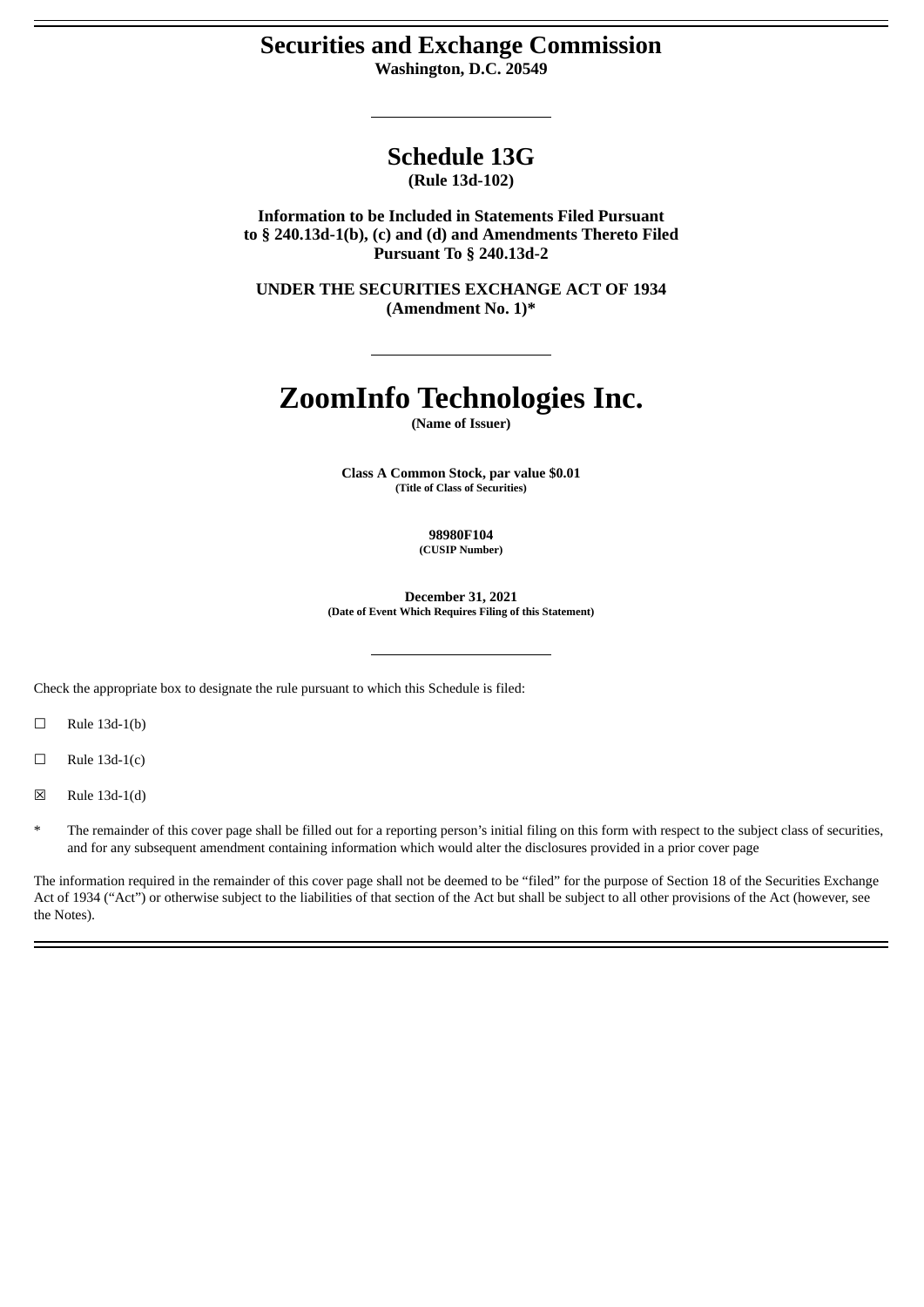CUSIP No. 98980F104 **Schedule 13G** Schedule 13G Page 1 of 27

| $\mathbf{1}$                                                                      | Names of Reporting Persons                                         |                |                                                                |
|-----------------------------------------------------------------------------------|--------------------------------------------------------------------|----------------|----------------------------------------------------------------|
|                                                                                   | The Carlyle Group Inc.                                             |                |                                                                |
|                                                                                   | Check the Appropriate Box if a Member of a Group<br>2 <sub>1</sub> |                |                                                                |
|                                                                                   | (a) $\Box$                                                         |                | $(b) \boxtimes$                                                |
|                                                                                   |                                                                    |                |                                                                |
| 3 <sup>1</sup>                                                                    | <b>SEC Use Only</b>                                                |                |                                                                |
|                                                                                   |                                                                    |                |                                                                |
| $\overline{4}$                                                                    |                                                                    |                | Citizenship or Place of Organization                           |
|                                                                                   | <b>Delaware</b>                                                    |                |                                                                |
|                                                                                   |                                                                    | 5              | <b>Sole Voting Power</b>                                       |
|                                                                                   |                                                                    |                |                                                                |
|                                                                                   | Number of                                                          |                | $\bf{0}$                                                       |
|                                                                                   | <b>Shares</b>                                                      | 6              | <b>Shared Voting Power</b>                                     |
|                                                                                   | Beneficially<br>Owned by                                           |                | 44,241,982                                                     |
|                                                                                   | Each                                                               | $\overline{7}$ | <b>Sole Dispositive Power</b>                                  |
|                                                                                   | Reporting                                                          |                |                                                                |
|                                                                                   | Person<br>With                                                     |                | $\bf{0}$                                                       |
|                                                                                   |                                                                    |                | 8 Shared Dispositive Power                                     |
|                                                                                   |                                                                    |                | 44,241,982                                                     |
|                                                                                   |                                                                    |                | 9 Aggregate Amount Beneficially Owned by Each Reporting Person |
|                                                                                   |                                                                    |                |                                                                |
| 44,241,982<br>10 Check if the Aggregate Amount in Row (9) Excludes Certain Shares |                                                                    |                |                                                                |
|                                                                                   |                                                                    |                |                                                                |
|                                                                                   | <b>Not Applicable</b>                                              |                |                                                                |
|                                                                                   |                                                                    |                | 11 Percent of Class Represented by Amount in Row 9             |
|                                                                                   | 11.8%                                                              |                |                                                                |
| 12 Type of Reporting Person                                                       |                                                                    |                |                                                                |
|                                                                                   |                                                                    |                |                                                                |
|                                                                                   | CO                                                                 |                |                                                                |
|                                                                                   |                                                                    |                |                                                                |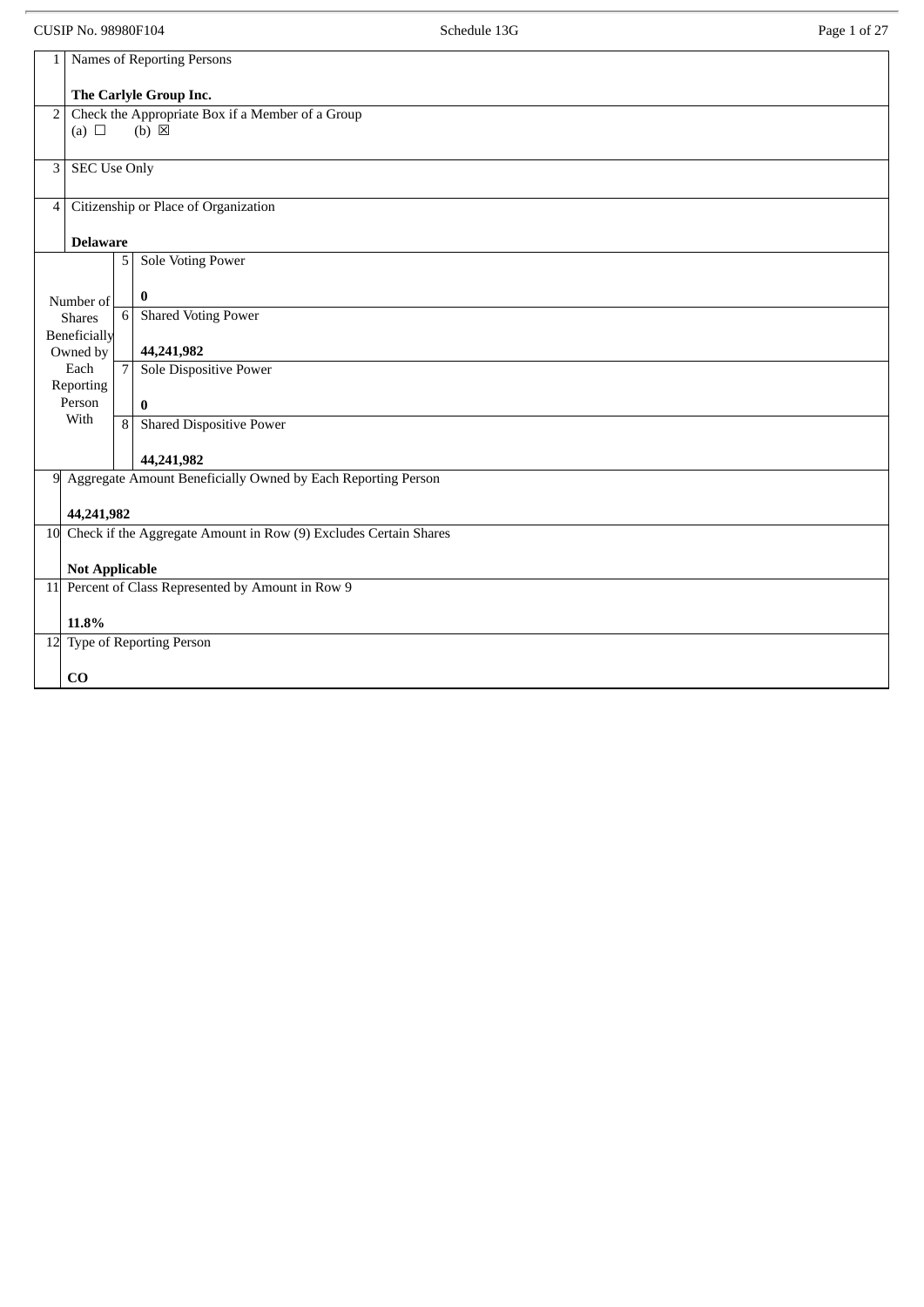# CUSIP No. 98980F104 **Schedule 13G** Schedule 13G Page 2 of 27

| Names of Reporting Persons<br>$\mathbf{1}$                                                          |  |  |  |  |  |
|-----------------------------------------------------------------------------------------------------|--|--|--|--|--|
| Carlyle Group Management L.L.C.                                                                     |  |  |  |  |  |
| Check the Appropriate Box if a Member of a Group<br>$\overline{2}$<br>(a) $\Box$<br>$(b) \boxtimes$ |  |  |  |  |  |
|                                                                                                     |  |  |  |  |  |
| <b>SEC Use Only</b><br>$\mathbf{3}$                                                                 |  |  |  |  |  |
| Citizenship or Place of Organization<br>$\overline{4}$                                              |  |  |  |  |  |
| <b>Delaware</b>                                                                                     |  |  |  |  |  |
| <b>Sole Voting Power</b><br>5                                                                       |  |  |  |  |  |
| $\boldsymbol{0}$<br>Number of                                                                       |  |  |  |  |  |
| <b>Shared Voting Power</b><br>6 <sup>1</sup><br><b>Shares</b>                                       |  |  |  |  |  |
| Beneficially<br>$\bf{0}$<br>Owned by                                                                |  |  |  |  |  |
| $\overline{7}$<br>Sole Dispositive Power<br>Each<br>Reporting                                       |  |  |  |  |  |
| Person<br>$\bf{0}$                                                                                  |  |  |  |  |  |
| With<br><b>Shared Dispositive Power</b><br>$\overline{8}$                                           |  |  |  |  |  |
| $\bf{0}$                                                                                            |  |  |  |  |  |
| 9 Aggregate Amount Beneficially Owned by Each Reporting Person                                      |  |  |  |  |  |
| $\bf{0}$                                                                                            |  |  |  |  |  |
| 10 Check if the Aggregate Amount in Row (9) Excludes Certain Shares                                 |  |  |  |  |  |
| <b>Not Applicable</b>                                                                               |  |  |  |  |  |
| 11 Percent of Class Represented by Amount in Row 9                                                  |  |  |  |  |  |
| $0.0\%$                                                                                             |  |  |  |  |  |
| 12 Type of Reporting Person                                                                         |  |  |  |  |  |
| <b>OO (Limited Liability Company)</b>                                                               |  |  |  |  |  |
|                                                                                                     |  |  |  |  |  |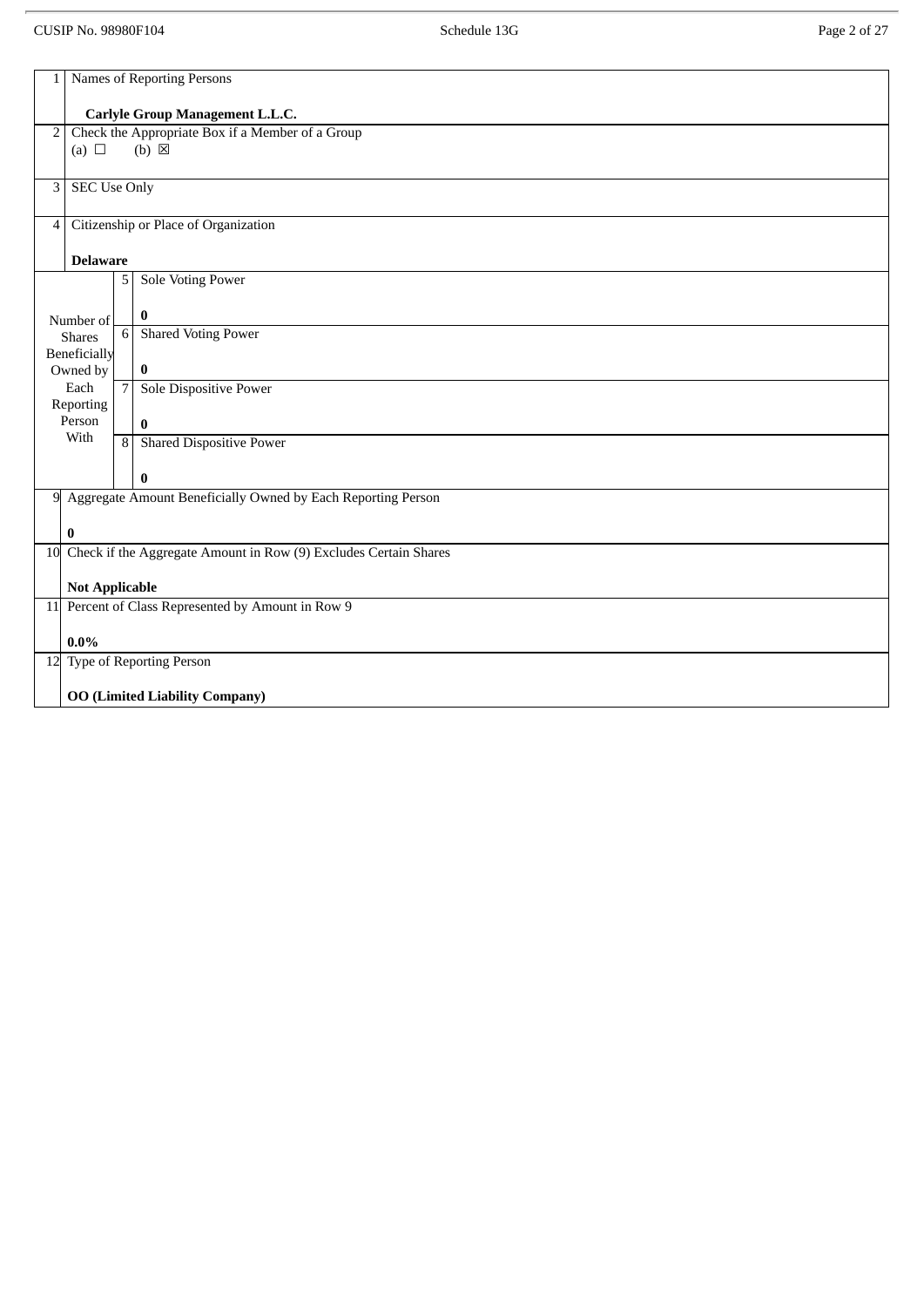CUSIP No. 98980F104 **Schedule 13G** Schedule 13G Page 3 of 27

| 1              | Names of Reporting Persons                         |                |                                                                     |  |  |
|----------------|----------------------------------------------------|----------------|---------------------------------------------------------------------|--|--|
|                | <b>Carlyle Holdings I GP Inc.</b>                  |                |                                                                     |  |  |
| 2              |                                                    |                | Check the Appropriate Box if a Member of a Group                    |  |  |
|                | (a) $\Box$                                         |                | $(b) \boxtimes$                                                     |  |  |
| $\mathbf{3}$   | <b>SEC Use Only</b>                                |                |                                                                     |  |  |
| $\overline{4}$ |                                                    |                | Citizenship or Place of Organization                                |  |  |
|                |                                                    |                |                                                                     |  |  |
|                | <b>Delaware</b>                                    |                |                                                                     |  |  |
|                |                                                    | 5              | <b>Sole Voting Power</b>                                            |  |  |
|                | Number of                                          |                | $\bf{0}$                                                            |  |  |
|                | <b>Shares</b>                                      | 6              | <b>Shared Voting Power</b>                                          |  |  |
|                | Beneficially<br>Owned by                           |                | 44,241,982                                                          |  |  |
|                | Each<br>Reporting                                  | $\overline{7}$ | Sole Dispositive Power                                              |  |  |
|                | Person                                             |                | $\bf{0}$                                                            |  |  |
|                | With                                               | 8              | <b>Shared Dispositive Power</b>                                     |  |  |
|                |                                                    |                | 44,241,982                                                          |  |  |
| 9              |                                                    |                | Aggregate Amount Beneficially Owned by Each Reporting Person        |  |  |
|                | 44,241,982                                         |                |                                                                     |  |  |
|                |                                                    |                | 10 Check if the Aggregate Amount in Row (9) Excludes Certain Shares |  |  |
|                | <b>Not Applicable</b>                              |                |                                                                     |  |  |
|                | 11 Percent of Class Represented by Amount in Row 9 |                |                                                                     |  |  |
|                | 11.8%                                              |                |                                                                     |  |  |
|                |                                                    |                | 12 Type of Reporting Person                                         |  |  |
|                | $\bf CO$                                           |                |                                                                     |  |  |
|                |                                                    |                |                                                                     |  |  |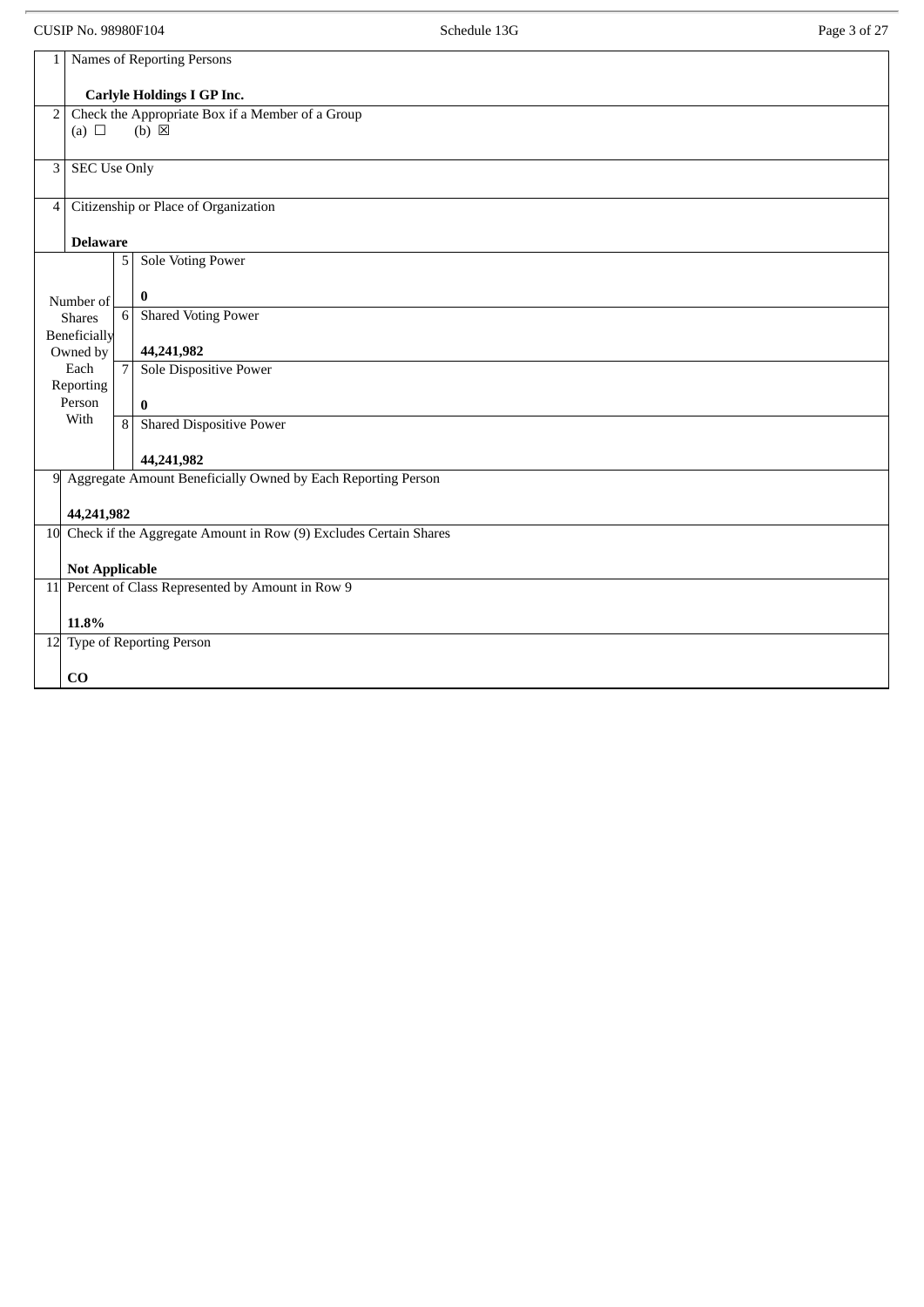CUSIP No. 98980F104 Page 4 of 27

| 1                                                                   |                                       |                | Names of Reporting Persons                                          |  |
|---------------------------------------------------------------------|---------------------------------------|----------------|---------------------------------------------------------------------|--|
|                                                                     |                                       |                | Carlyle Holdings I GP Sub L.L.C.                                    |  |
| $\overline{2}$                                                      |                                       |                | Check the Appropriate Box if a Member of a Group<br>$(b) \boxtimes$ |  |
|                                                                     | (a) $\Box$                            |                |                                                                     |  |
| 3                                                                   | <b>SEC Use Only</b>                   |                |                                                                     |  |
| $\overline{4}$                                                      |                                       |                | Citizenship or Place of Organization                                |  |
|                                                                     | <b>Delaware</b>                       |                |                                                                     |  |
|                                                                     |                                       | 5              | <b>Sole Voting Power</b>                                            |  |
|                                                                     | Number of                             |                | $\bf{0}$                                                            |  |
|                                                                     | <b>Shares</b><br>Beneficially         | 6              | <b>Shared Voting Power</b>                                          |  |
|                                                                     | Owned by                              |                | 44,241,982                                                          |  |
|                                                                     | Each<br>Reporting                     | $\overline{7}$ | <b>Sole Dispositive Power</b>                                       |  |
|                                                                     | Person                                |                | $\bf{0}$                                                            |  |
|                                                                     | With                                  | 8              | <b>Shared Dispositive Power</b>                                     |  |
|                                                                     |                                       |                | 44,241,982                                                          |  |
|                                                                     |                                       |                | 9 Aggregate Amount Beneficially Owned by Each Reporting Person      |  |
|                                                                     | 44,241,982                            |                |                                                                     |  |
| 10 Check if the Aggregate Amount in Row (9) Excludes Certain Shares |                                       |                |                                                                     |  |
| <b>Not Applicable</b>                                               |                                       |                |                                                                     |  |
|                                                                     |                                       |                | 11 Percent of Class Represented by Amount in Row 9                  |  |
| 11.8%                                                               |                                       |                |                                                                     |  |
| 12 Type of Reporting Person                                         |                                       |                |                                                                     |  |
|                                                                     | <b>OO (Limited Liability Company)</b> |                |                                                                     |  |
|                                                                     |                                       |                |                                                                     |  |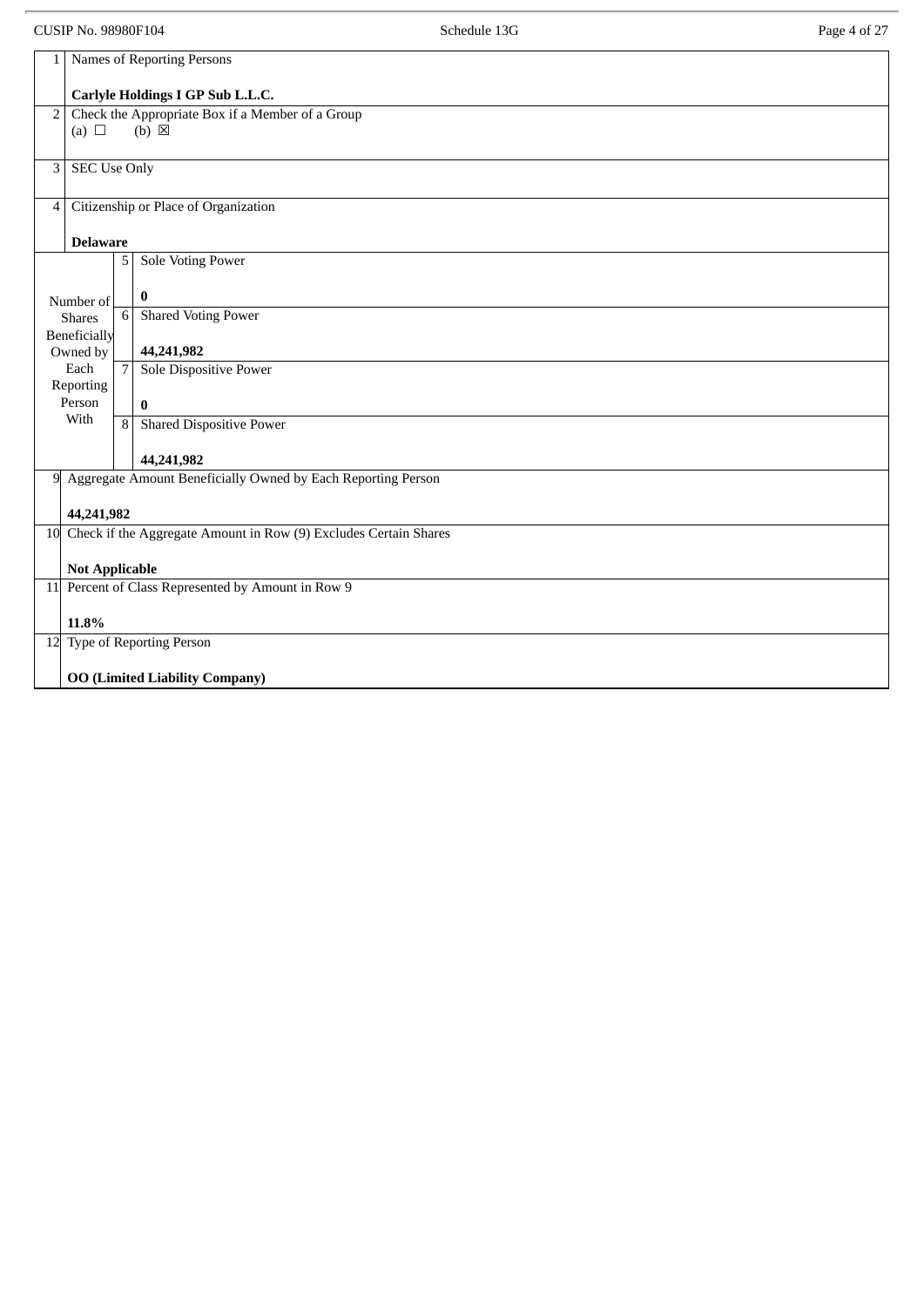CUSIP No. 98980F104 **Schedule 13G** Schedule 13G Page 5 of 27

| 1              | Names of Reporting Persons                                         |                 |                                                                     |  |  |  |  |
|----------------|--------------------------------------------------------------------|-----------------|---------------------------------------------------------------------|--|--|--|--|
|                | <b>Carlyle Holdings I L.P.</b>                                     |                 |                                                                     |  |  |  |  |
|                | Check the Appropriate Box if a Member of a Group<br>$\overline{2}$ |                 |                                                                     |  |  |  |  |
|                | (a) $\Box$                                                         |                 | $(b) \boxtimes$                                                     |  |  |  |  |
|                |                                                                    |                 |                                                                     |  |  |  |  |
| 3              | <b>SEC Use Only</b>                                                |                 |                                                                     |  |  |  |  |
|                |                                                                    |                 |                                                                     |  |  |  |  |
| $\overline{4}$ |                                                                    |                 | Citizenship or Place of Organization                                |  |  |  |  |
|                |                                                                    |                 |                                                                     |  |  |  |  |
|                | <b>Delaware</b>                                                    | 5               | <b>Sole Voting Power</b>                                            |  |  |  |  |
|                |                                                                    |                 |                                                                     |  |  |  |  |
|                | Number of                                                          |                 | $\bf{0}$                                                            |  |  |  |  |
|                | <b>Shares</b>                                                      | $6\phantom{1}6$ | <b>Shared Voting Power</b>                                          |  |  |  |  |
|                | Beneficially                                                       |                 |                                                                     |  |  |  |  |
|                | Owned by                                                           |                 | 44,241,982                                                          |  |  |  |  |
|                | Each                                                               | $\overline{7}$  | Sole Dispositive Power                                              |  |  |  |  |
|                | Reporting<br>Person                                                |                 |                                                                     |  |  |  |  |
|                | With                                                               |                 | $\bf{0}$<br>8 Shared Dispositive Power                              |  |  |  |  |
|                |                                                                    |                 |                                                                     |  |  |  |  |
|                |                                                                    |                 | 44,241,982                                                          |  |  |  |  |
| 9              |                                                                    |                 | Aggregate Amount Beneficially Owned by Each Reporting Person        |  |  |  |  |
|                |                                                                    |                 |                                                                     |  |  |  |  |
|                | 44,241,982                                                         |                 |                                                                     |  |  |  |  |
|                |                                                                    |                 | 10 Check if the Aggregate Amount in Row (9) Excludes Certain Shares |  |  |  |  |
|                | <b>Not Applicable</b>                                              |                 |                                                                     |  |  |  |  |
|                | 11 Percent of Class Represented by Amount in Row 9                 |                 |                                                                     |  |  |  |  |
|                |                                                                    |                 |                                                                     |  |  |  |  |
|                | 11.8%                                                              |                 |                                                                     |  |  |  |  |
|                |                                                                    |                 | 12 Type of Reporting Person                                         |  |  |  |  |
|                |                                                                    |                 |                                                                     |  |  |  |  |
|                | ${\bf P}{\bf N}$                                                   |                 |                                                                     |  |  |  |  |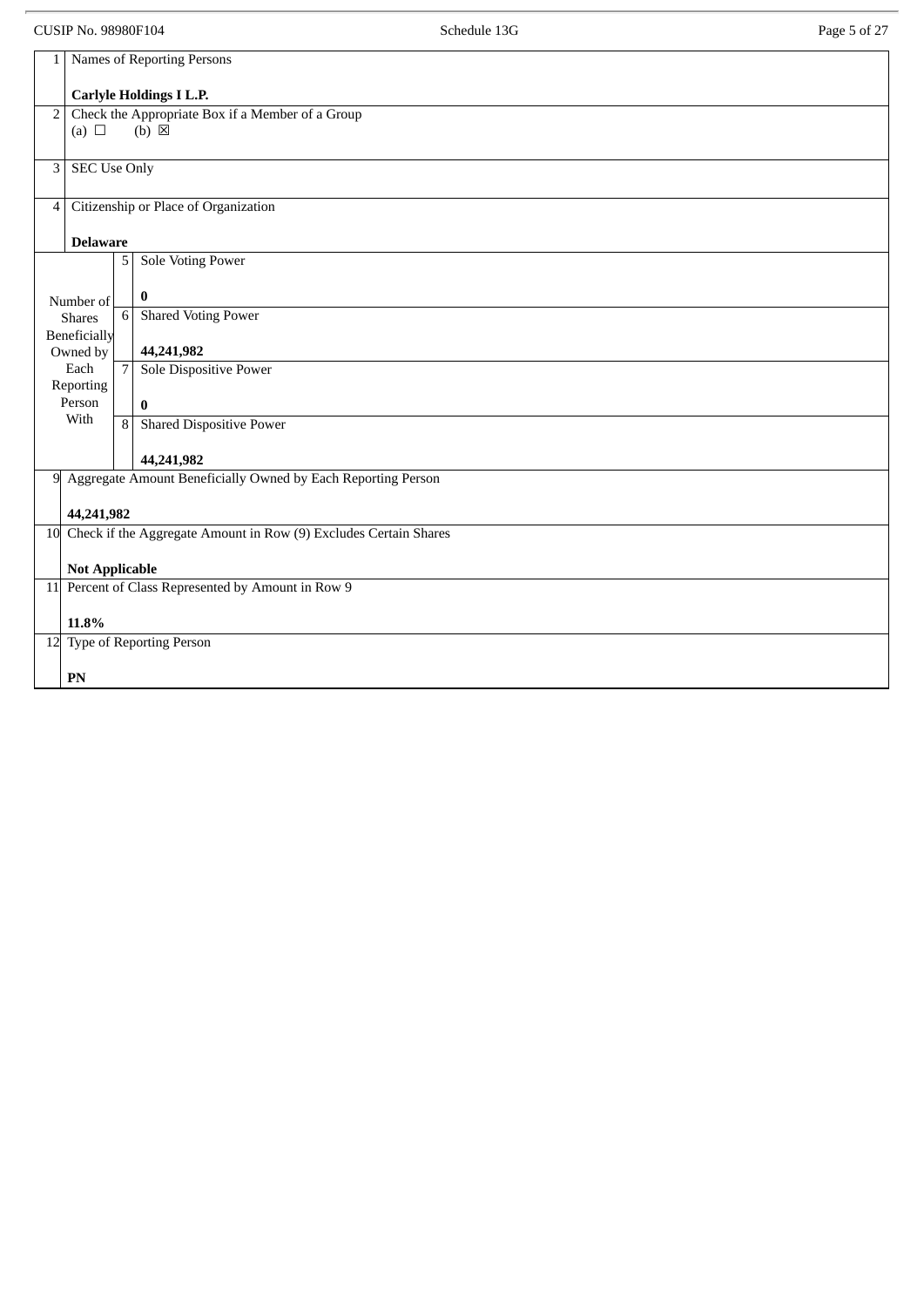| CUSIP No. 98980F104 | Schedule 13G | 0.27<br>Page 6 of 2. |
|---------------------|--------------|----------------------|
|                     |              |                      |

| 1              |                                                                             |                | Names of Reporting Persons                                          |  |
|----------------|-----------------------------------------------------------------------------|----------------|---------------------------------------------------------------------|--|
|                |                                                                             |                | CG Subsidiary Holdings L.L.C.                                       |  |
| $\overline{2}$ |                                                                             |                | Check the Appropriate Box if a Member of a Group                    |  |
|                | (a) $\Box$                                                                  |                | $(b) \boxtimes$                                                     |  |
| 3              | <b>SEC Use Only</b>                                                         |                |                                                                     |  |
|                |                                                                             |                |                                                                     |  |
| $\overline{4}$ |                                                                             |                | Citizenship or Place of Organization                                |  |
|                | <b>Delaware</b>                                                             |                |                                                                     |  |
|                |                                                                             | 5              | Sole Voting Power                                                   |  |
|                | Number of                                                                   |                | $\bf{0}$                                                            |  |
|                | <b>Shares</b>                                                               | 6              | <b>Shared Voting Power</b>                                          |  |
|                | <b>Beneficially</b><br>Owned by                                             |                | 44,241,982                                                          |  |
|                | Each                                                                        | $\overline{7}$ | Sole Dispositive Power                                              |  |
|                | Reporting<br>Person                                                         |                | $\bf{0}$                                                            |  |
|                | With                                                                        | $\overline{8}$ | <b>Shared Dispositive Power</b>                                     |  |
|                |                                                                             |                | 44,241,982                                                          |  |
| 9              |                                                                             |                | Aggregate Amount Beneficially Owned by Each Reporting Person        |  |
|                | 44,241,982                                                                  |                |                                                                     |  |
|                |                                                                             |                | 10 Check if the Aggregate Amount in Row (9) Excludes Certain Shares |  |
|                |                                                                             |                |                                                                     |  |
|                | <b>Not Applicable</b><br>11 Percent of Class Represented by Amount in Row 9 |                |                                                                     |  |
|                |                                                                             |                |                                                                     |  |
| 11.8%          |                                                                             |                |                                                                     |  |
|                | 12 Type of Reporting Person                                                 |                |                                                                     |  |
|                | <b>OO (Limited Liability Company)</b>                                       |                |                                                                     |  |
|                |                                                                             |                |                                                                     |  |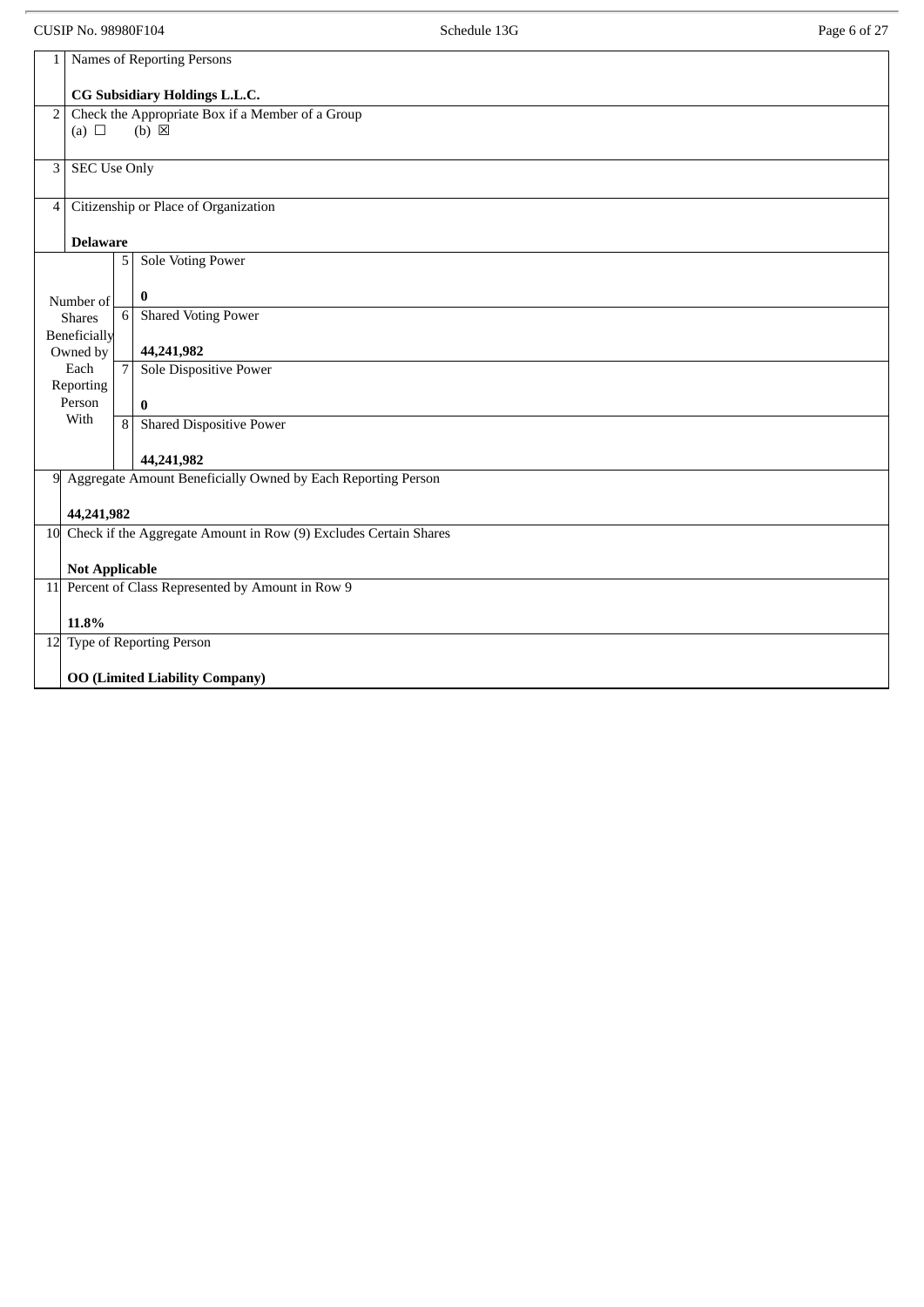CUSIP No. 98980F104 **Schedule 13G** Schedule 13G Page 7 of 27

| Names of Reporting Persons<br>$\mathbf{1}$                          |  |  |  |  |
|---------------------------------------------------------------------|--|--|--|--|
|                                                                     |  |  |  |  |
| TC Group, L.L.C.                                                    |  |  |  |  |
| Check the Appropriate Box if a Member of a Group<br>$\overline{2}$  |  |  |  |  |
| $(b) \boxtimes$<br>(a) $\Box$                                       |  |  |  |  |
|                                                                     |  |  |  |  |
| <b>SEC Use Only</b><br>3                                            |  |  |  |  |
|                                                                     |  |  |  |  |
| Citizenship or Place of Organization<br>$\overline{4}$              |  |  |  |  |
|                                                                     |  |  |  |  |
| <b>Delaware</b>                                                     |  |  |  |  |
| <b>Sole Voting Power</b><br>5                                       |  |  |  |  |
|                                                                     |  |  |  |  |
| $\bf{0}$<br>Number of                                               |  |  |  |  |
| $\,6\,$<br><b>Shared Voting Power</b><br><b>Shares</b>              |  |  |  |  |
| Beneficially                                                        |  |  |  |  |
| 44,241,982<br>Owned by                                              |  |  |  |  |
| $\overline{7}$<br>Each<br><b>Sole Dispositive Power</b>             |  |  |  |  |
| Reporting                                                           |  |  |  |  |
| Person<br>$\bf{0}$                                                  |  |  |  |  |
| With<br><b>Shared Dispositive Power</b><br>$\overline{8}$           |  |  |  |  |
|                                                                     |  |  |  |  |
| 44,241,982                                                          |  |  |  |  |
| Aggregate Amount Beneficially Owned by Each Reporting Person<br>9   |  |  |  |  |
|                                                                     |  |  |  |  |
| 44,241,982                                                          |  |  |  |  |
| 10 Check if the Aggregate Amount in Row (9) Excludes Certain Shares |  |  |  |  |
|                                                                     |  |  |  |  |
|                                                                     |  |  |  |  |
| <b>Not Applicable</b>                                               |  |  |  |  |
| 11 Percent of Class Represented by Amount in Row 9                  |  |  |  |  |
|                                                                     |  |  |  |  |
| 11.8%                                                               |  |  |  |  |
| 12 Type of Reporting Person                                         |  |  |  |  |
|                                                                     |  |  |  |  |
| <b>OO (Limited Liability Company)</b>                               |  |  |  |  |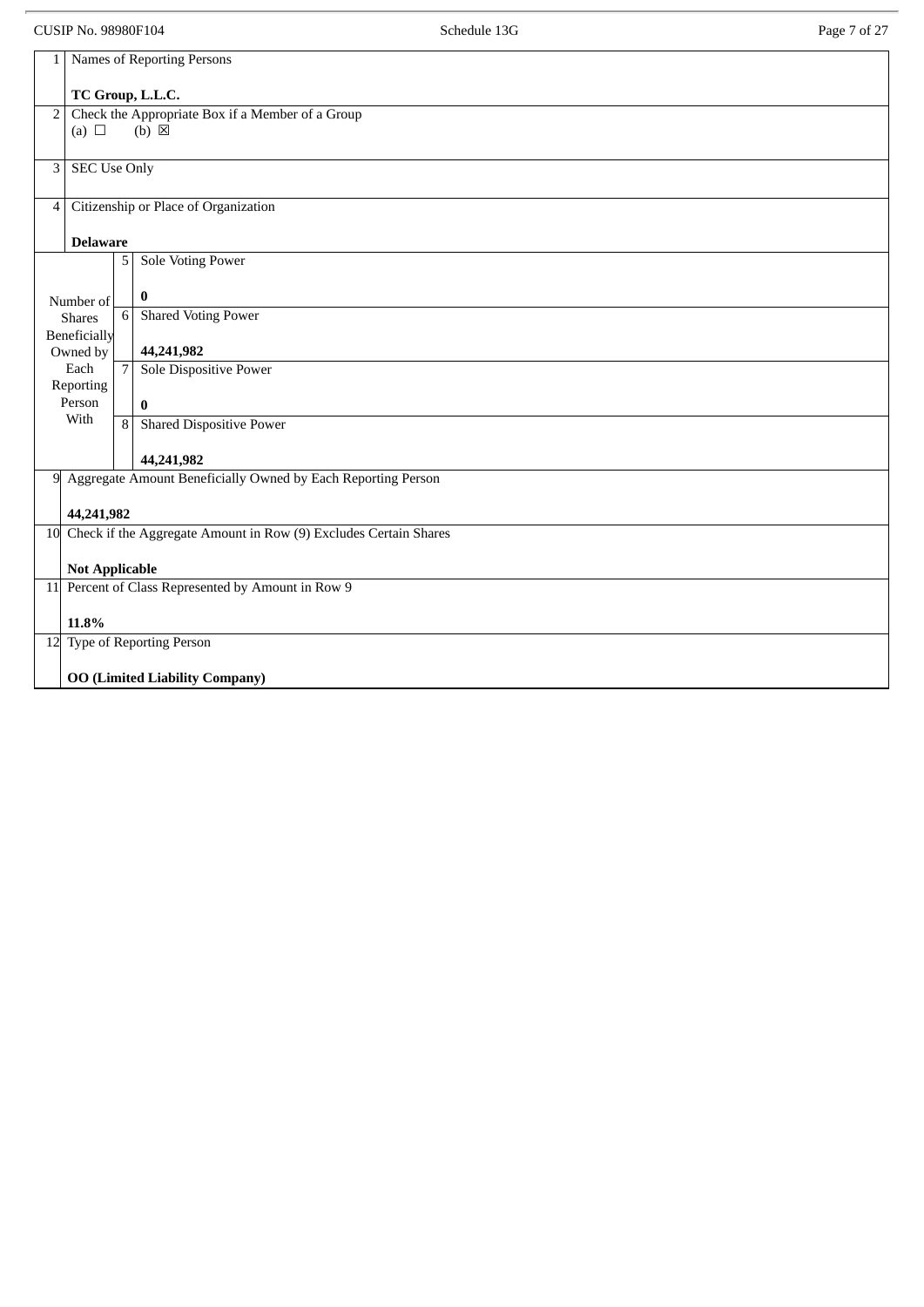CUSIP No. 98980F104 **Schedule 13G** Schedule 13G Page 8 of 27

| 1                                                  | Names of Reporting Persons |                |                                                                     |  |  |
|----------------------------------------------------|----------------------------|----------------|---------------------------------------------------------------------|--|--|
|                                                    | TC Group Sub L.P.          |                |                                                                     |  |  |
| 2                                                  |                            |                | Check the Appropriate Box if a Member of a Group                    |  |  |
|                                                    | (a) $\Box$                 |                | $(b) \boxtimes$                                                     |  |  |
| $\mathbf{3}$                                       | <b>SEC Use Only</b>        |                |                                                                     |  |  |
| $\overline{4}$                                     |                            |                | Citizenship or Place of Organization                                |  |  |
|                                                    | <b>Delaware</b>            |                |                                                                     |  |  |
|                                                    |                            | 5              | <b>Sole Voting Power</b>                                            |  |  |
|                                                    | Number of                  |                | $\bf{0}$                                                            |  |  |
|                                                    | <b>Shares</b>              | 6              | <b>Shared Voting Power</b>                                          |  |  |
|                                                    | Beneficially<br>Owned by   |                | 44,241,982                                                          |  |  |
|                                                    | Each<br>Reporting          | $\overline{7}$ | Sole Dispositive Power                                              |  |  |
|                                                    | Person                     |                | $\bf{0}$                                                            |  |  |
|                                                    | With                       | $\overline{8}$ | <b>Shared Dispositive Power</b>                                     |  |  |
|                                                    |                            |                | 44,241,982                                                          |  |  |
| 9                                                  |                            |                | Aggregate Amount Beneficially Owned by Each Reporting Person        |  |  |
|                                                    | 44,241,982                 |                |                                                                     |  |  |
|                                                    |                            |                | 10 Check if the Aggregate Amount in Row (9) Excludes Certain Shares |  |  |
|                                                    | <b>Not Applicable</b>      |                |                                                                     |  |  |
| 11 Percent of Class Represented by Amount in Row 9 |                            |                |                                                                     |  |  |
|                                                    | 11.8%                      |                |                                                                     |  |  |
| 12 Type of Reporting Person                        |                            |                |                                                                     |  |  |
|                                                    | PN                         |                |                                                                     |  |  |
|                                                    |                            |                |                                                                     |  |  |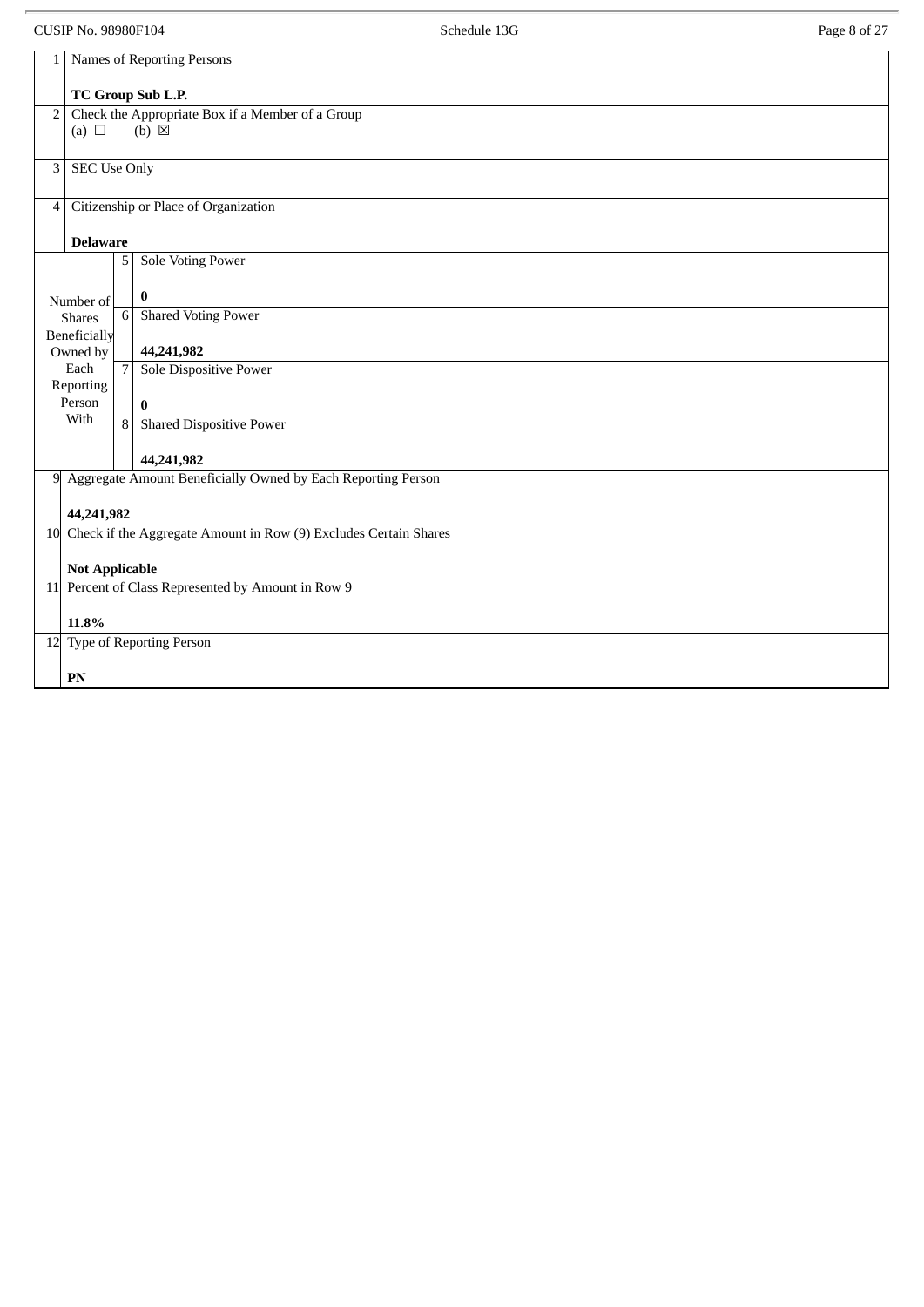CUSIP No. 98980F104 Page 9 of 27

| $\mathbf{1}$   |                                                                                                     |                | Names of Reporting Persons                                     |  |
|----------------|-----------------------------------------------------------------------------------------------------|----------------|----------------------------------------------------------------|--|
|                | Carlyle Holdings II GP L.L.C.                                                                       |                |                                                                |  |
|                | Check the Appropriate Box if a Member of a Group<br>$\overline{2}$<br>$(b) \boxtimes$<br>(a) $\Box$ |                |                                                                |  |
|                |                                                                                                     |                |                                                                |  |
| 3              | <b>SEC Use Only</b>                                                                                 |                |                                                                |  |
| $\overline{4}$ |                                                                                                     |                | Citizenship or Place of Organization                           |  |
|                | <b>Delaware</b>                                                                                     |                |                                                                |  |
|                |                                                                                                     | 5              | <b>Sole Voting Power</b>                                       |  |
|                | Number of                                                                                           |                | $\bf{0}$                                                       |  |
|                | <b>Shares</b><br>Beneficially                                                                       | $6\,$          | <b>Shared Voting Power</b>                                     |  |
|                | Owned by                                                                                            |                | $\bf{0}$                                                       |  |
|                | Each<br>Reporting                                                                                   | $\overline{7}$ | Sole Dispositive Power                                         |  |
|                | Person                                                                                              |                | $\bf{0}$                                                       |  |
|                | With                                                                                                | $\overline{8}$ | <b>Shared Dispositive Power</b>                                |  |
|                |                                                                                                     |                | $\bf{0}$                                                       |  |
|                |                                                                                                     |                | 9 Aggregate Amount Beneficially Owned by Each Reporting Person |  |
|                | $\bf{0}$                                                                                            |                |                                                                |  |
|                | 10 Check if the Aggregate Amount in Row (9) Excludes Certain Shares                                 |                |                                                                |  |
|                | <b>Not Applicable</b>                                                                               |                |                                                                |  |
|                |                                                                                                     |                | 11 Percent of Class Represented by Amount in Row 9             |  |
| $0.0\%$        |                                                                                                     |                |                                                                |  |
|                | 12 Type of Reporting Person                                                                         |                |                                                                |  |
|                | <b>OO (Limited Liability Company)</b>                                                               |                |                                                                |  |
|                |                                                                                                     |                |                                                                |  |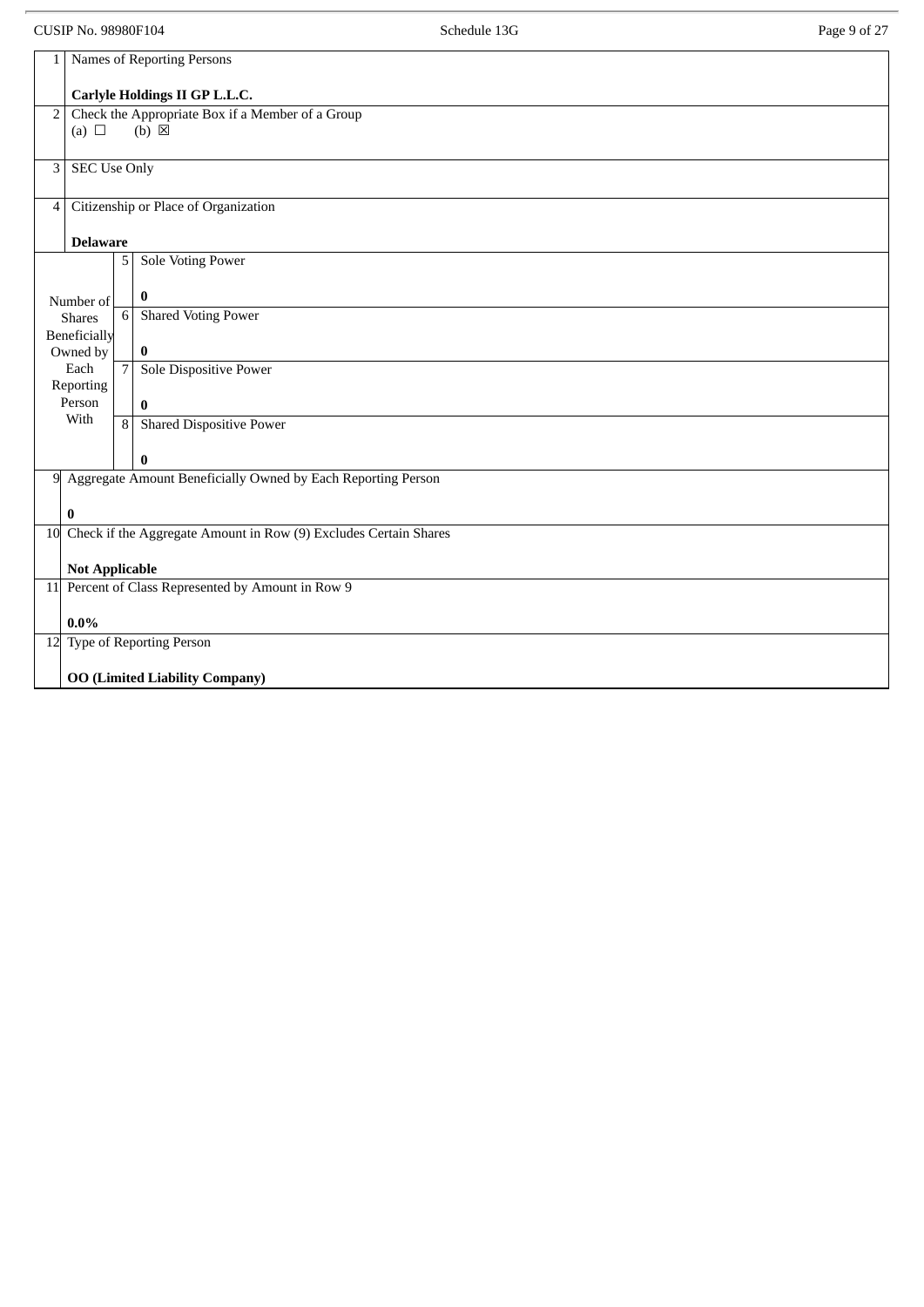CUSIP No. 98980F104 **Schedule 13G** Schedule 13G Page 10 of 27

| 1                     | Names of Reporting Persons                                                     |                |                                                                            |  |  |  |
|-----------------------|--------------------------------------------------------------------------------|----------------|----------------------------------------------------------------------------|--|--|--|
|                       |                                                                                |                |                                                                            |  |  |  |
| $\overline{2}$        | Carlyle Holdings II L.L.C.<br>Check the Appropriate Box if a Member of a Group |                |                                                                            |  |  |  |
|                       | (a) $\Box$                                                                     |                | $(b) \boxtimes$                                                            |  |  |  |
|                       |                                                                                |                |                                                                            |  |  |  |
| 3 <sup>1</sup>        | <b>SEC Use Only</b>                                                            |                |                                                                            |  |  |  |
|                       |                                                                                |                |                                                                            |  |  |  |
| $\overline{4}$        |                                                                                |                | Citizenship or Place of Organization                                       |  |  |  |
|                       |                                                                                |                |                                                                            |  |  |  |
|                       | <b>Delaware</b>                                                                |                |                                                                            |  |  |  |
|                       |                                                                                | 5              | <b>Sole Voting Power</b>                                                   |  |  |  |
|                       |                                                                                |                |                                                                            |  |  |  |
|                       | Number of                                                                      | 6              | $\bf{0}$<br><b>Shared Voting Power</b>                                     |  |  |  |
|                       | <b>Shares</b><br>Beneficially                                                  |                |                                                                            |  |  |  |
|                       | Owned by                                                                       |                | $\bf{0}$                                                                   |  |  |  |
|                       | Each                                                                           | $\overline{7}$ | <b>Sole Dispositive Power</b>                                              |  |  |  |
|                       | Reporting                                                                      |                |                                                                            |  |  |  |
|                       | Person                                                                         |                | $\bf{0}$                                                                   |  |  |  |
|                       | With                                                                           |                | 8 Shared Dispositive Power                                                 |  |  |  |
|                       |                                                                                |                |                                                                            |  |  |  |
|                       |                                                                                |                | $\bf{0}$<br>9 Aggregate Amount Beneficially Owned by Each Reporting Person |  |  |  |
|                       |                                                                                |                |                                                                            |  |  |  |
|                       | $\bf{0}$                                                                       |                |                                                                            |  |  |  |
|                       |                                                                                |                | 10 Check if the Aggregate Amount in Row (9) Excludes Certain Shares        |  |  |  |
|                       |                                                                                |                |                                                                            |  |  |  |
| <b>Not Applicable</b> |                                                                                |                |                                                                            |  |  |  |
|                       |                                                                                |                | 11 Percent of Class Represented by Amount in Row 9                         |  |  |  |
|                       |                                                                                |                |                                                                            |  |  |  |
|                       | $0.0\%$                                                                        |                |                                                                            |  |  |  |
|                       | 12 Type of Reporting Person                                                    |                |                                                                            |  |  |  |
|                       | <b>OO (Limited Liability Company)</b>                                          |                |                                                                            |  |  |  |
|                       |                                                                                |                |                                                                            |  |  |  |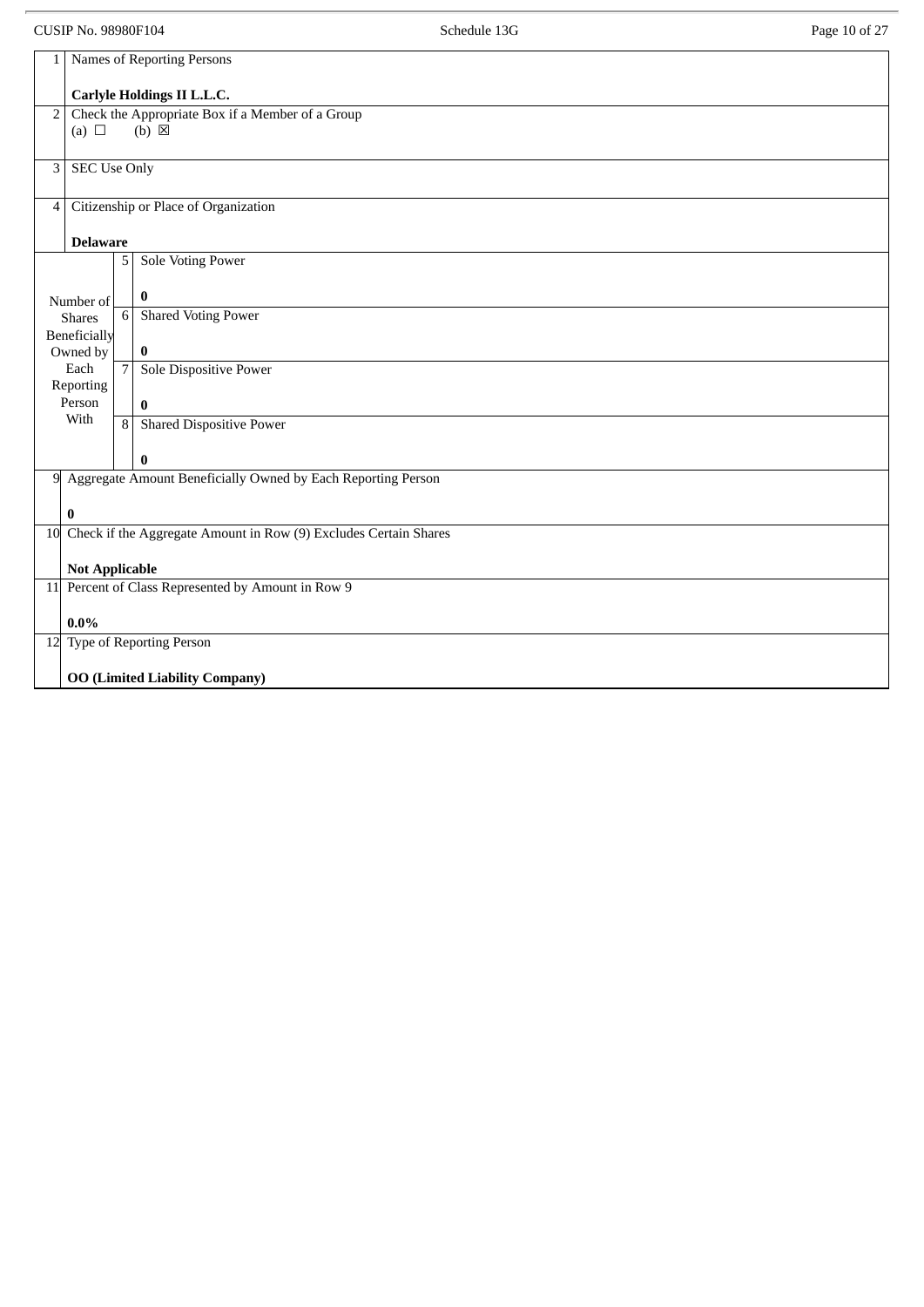CUSIP No. 98980F104 **Schedule 13G** Schedule 13G Page 11 of 27

| $\mathbf{1}$                |                                           |                                                  | Names of Reporting Persons                                          |  |  |  |
|-----------------------------|-------------------------------------------|--------------------------------------------------|---------------------------------------------------------------------|--|--|--|
|                             |                                           |                                                  |                                                                     |  |  |  |
|                             | TC Group Cayman Investment Holdings, L.P. |                                                  |                                                                     |  |  |  |
| 2 <sub>1</sub>              |                                           | Check the Appropriate Box if a Member of a Group |                                                                     |  |  |  |
|                             | (a) $\Box$                                |                                                  | $(b) \boxtimes$                                                     |  |  |  |
|                             |                                           |                                                  |                                                                     |  |  |  |
| 3                           | <b>SEC Use Only</b>                       |                                                  |                                                                     |  |  |  |
| $\vert$                     |                                           |                                                  | Citizenship or Place of Organization                                |  |  |  |
|                             | <b>Cayman Islands</b>                     |                                                  |                                                                     |  |  |  |
|                             |                                           | 5                                                | Sole Voting Power                                                   |  |  |  |
|                             | Number of                                 |                                                  | $\bf{0}$                                                            |  |  |  |
|                             | <b>Shares</b>                             | $\overline{6}$                                   | <b>Shared Voting Power</b>                                          |  |  |  |
|                             | Beneficially                              |                                                  |                                                                     |  |  |  |
|                             | Owned by<br>Each                          |                                                  | $\bf{0}$                                                            |  |  |  |
|                             | Reporting                                 | $\overline{7}$                                   | <b>Sole Dispositive Power</b>                                       |  |  |  |
|                             | Person                                    |                                                  | $\bf{0}$                                                            |  |  |  |
|                             | With                                      | 8                                                | <b>Shared Dispositive Power</b>                                     |  |  |  |
|                             |                                           |                                                  | $\bf{0}$                                                            |  |  |  |
|                             |                                           |                                                  | 9 Aggregate Amount Beneficially Owned by Each Reporting Person      |  |  |  |
|                             | $\bf{0}$                                  |                                                  |                                                                     |  |  |  |
|                             |                                           |                                                  | 10 Check if the Aggregate Amount in Row (9) Excludes Certain Shares |  |  |  |
|                             | <b>Not Applicable</b>                     |                                                  |                                                                     |  |  |  |
|                             |                                           |                                                  | 11 Percent of Class Represented by Amount in Row 9                  |  |  |  |
| $0.0\%$                     |                                           |                                                  |                                                                     |  |  |  |
| 12 Type of Reporting Person |                                           |                                                  |                                                                     |  |  |  |
|                             | PN                                        |                                                  |                                                                     |  |  |  |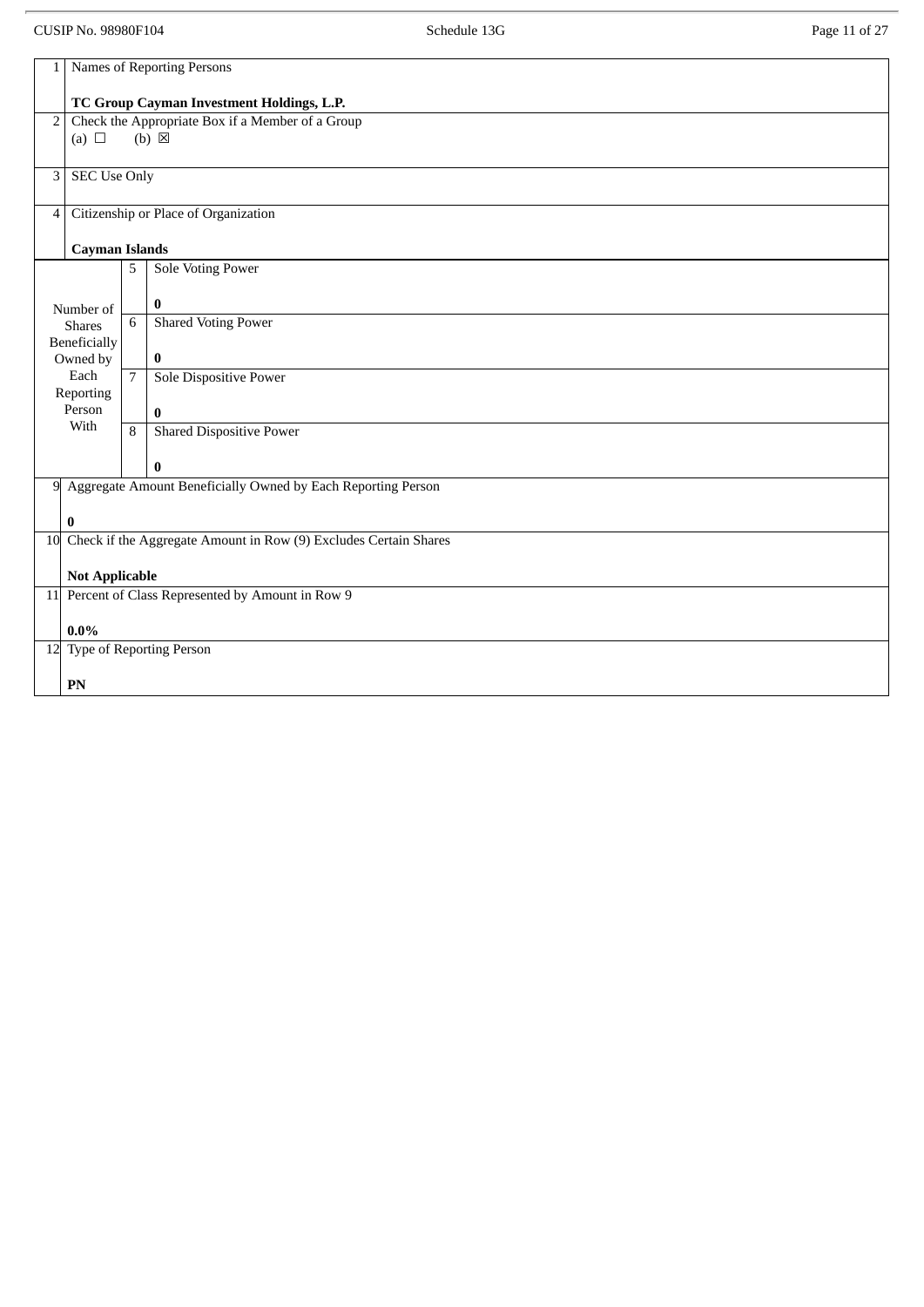CUSIP No. 98980F104 **Schedule 13G** Schedule 13G Page 12 of 27

| $\mathbf{1}$   |                                                                     |                                                                     | Names of Reporting Persons                                     |  |  |  |  |
|----------------|---------------------------------------------------------------------|---------------------------------------------------------------------|----------------------------------------------------------------|--|--|--|--|
|                |                                                                     |                                                                     |                                                                |  |  |  |  |
|                | TC Group Cayman Investment Holdings Sub L.P.                        |                                                                     |                                                                |  |  |  |  |
| 2 <sub>1</sub> |                                                                     | Check the Appropriate Box if a Member of a Group<br>$(b) \boxtimes$ |                                                                |  |  |  |  |
|                | (a) $\Box$                                                          |                                                                     |                                                                |  |  |  |  |
| 3              | <b>SEC Use Only</b>                                                 |                                                                     |                                                                |  |  |  |  |
|                |                                                                     |                                                                     |                                                                |  |  |  |  |
| $\overline{4}$ |                                                                     |                                                                     | Citizenship or Place of Organization                           |  |  |  |  |
|                | <b>Cayman Islands</b>                                               |                                                                     |                                                                |  |  |  |  |
|                |                                                                     | 5                                                                   | <b>Sole Voting Power</b>                                       |  |  |  |  |
|                |                                                                     |                                                                     | $\bf{0}$                                                       |  |  |  |  |
|                | Number of<br><b>Shares</b>                                          | 6                                                                   | <b>Shared Voting Power</b>                                     |  |  |  |  |
|                | Beneficially                                                        |                                                                     |                                                                |  |  |  |  |
|                | Owned by                                                            |                                                                     | $\bf{0}$                                                       |  |  |  |  |
|                | Each<br>Reporting                                                   | $\overline{7}$                                                      | Sole Dispositive Power                                         |  |  |  |  |
|                | Person                                                              |                                                                     | $\bf{0}$                                                       |  |  |  |  |
|                | With                                                                | $\overline{8}$                                                      | <b>Shared Dispositive Power</b>                                |  |  |  |  |
|                |                                                                     |                                                                     | $\pmb{0}$                                                      |  |  |  |  |
|                |                                                                     |                                                                     | 9 Aggregate Amount Beneficially Owned by Each Reporting Person |  |  |  |  |
|                |                                                                     |                                                                     |                                                                |  |  |  |  |
|                | $\bf{0}$                                                            |                                                                     |                                                                |  |  |  |  |
|                | 10 Check if the Aggregate Amount in Row (9) Excludes Certain Shares |                                                                     |                                                                |  |  |  |  |
|                | <b>Not Applicable</b>                                               |                                                                     |                                                                |  |  |  |  |
|                |                                                                     |                                                                     | 11 Percent of Class Represented by Amount in Row 9             |  |  |  |  |
|                | $0.0\%$                                                             |                                                                     |                                                                |  |  |  |  |
|                |                                                                     |                                                                     | 12 Type of Reporting Person                                    |  |  |  |  |
|                | PN                                                                  |                                                                     |                                                                |  |  |  |  |
|                |                                                                     |                                                                     |                                                                |  |  |  |  |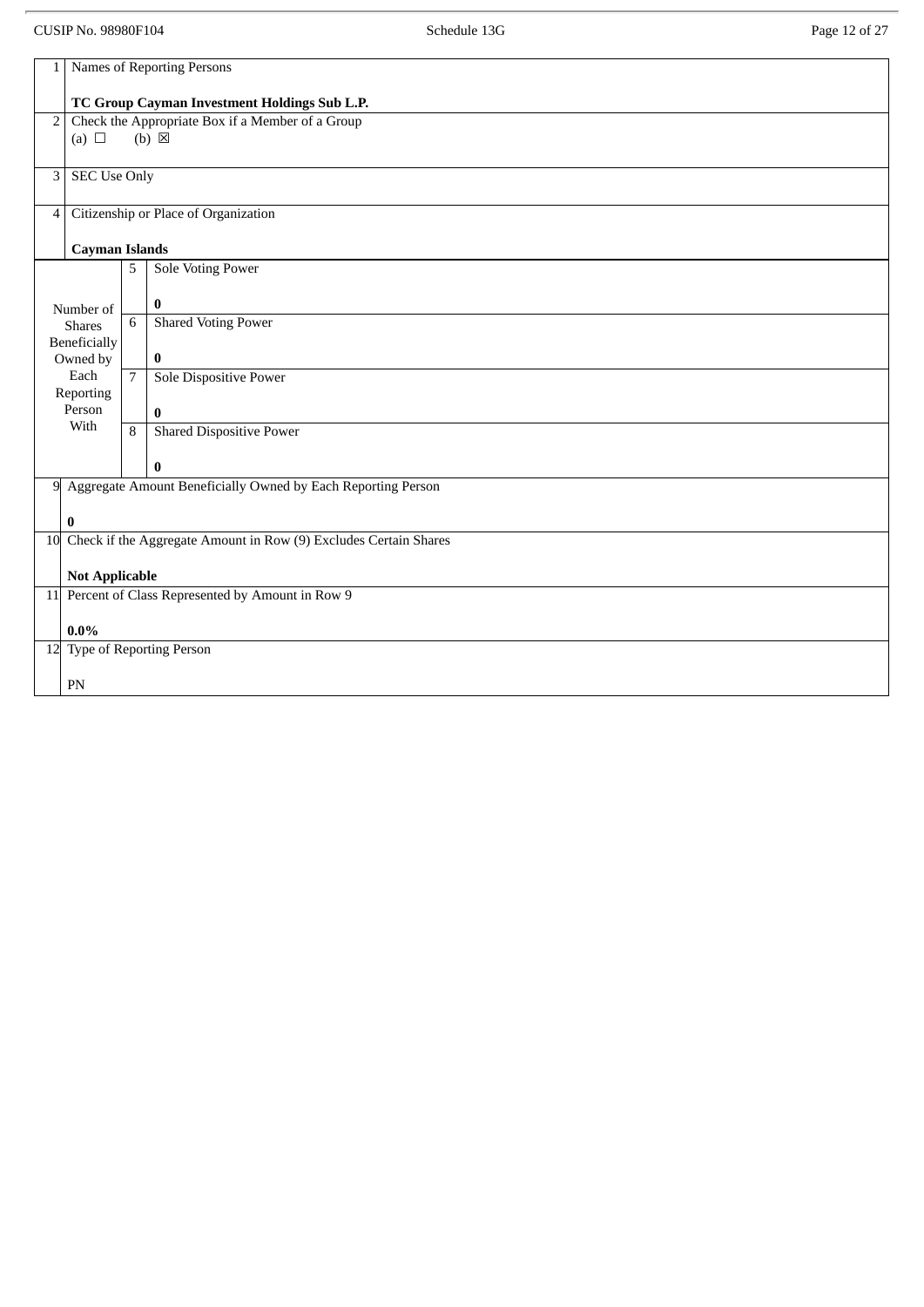CUSIP No. 98980F104 **Schedule 13G** Schedule 13G Page 13 of 27

| 1                                                  | Names of Reporting Persons                       |                |                                                                     |  |  |  |
|----------------------------------------------------|--------------------------------------------------|----------------|---------------------------------------------------------------------|--|--|--|
|                                                    |                                                  |                |                                                                     |  |  |  |
|                                                    | TC Group VI S1, L.L.C.                           |                |                                                                     |  |  |  |
| $\overline{2}$                                     | Check the Appropriate Box if a Member of a Group |                |                                                                     |  |  |  |
| (a) $\Box$                                         |                                                  |                | $(b) \boxtimes$                                                     |  |  |  |
|                                                    |                                                  |                |                                                                     |  |  |  |
| 3                                                  | <b>SEC Use Only</b>                              |                |                                                                     |  |  |  |
|                                                    |                                                  |                |                                                                     |  |  |  |
| $\overline{4}$                                     |                                                  |                | Citizenship or Place of Organization                                |  |  |  |
|                                                    |                                                  |                |                                                                     |  |  |  |
|                                                    | <b>Delaware</b>                                  |                |                                                                     |  |  |  |
|                                                    |                                                  |                |                                                                     |  |  |  |
|                                                    |                                                  | 5              | <b>Sole Voting Power</b>                                            |  |  |  |
|                                                    |                                                  |                |                                                                     |  |  |  |
|                                                    | Number of                                        |                | $\bf{0}$                                                            |  |  |  |
|                                                    | <b>Shares</b>                                    | 6              | <b>Shared Voting Power</b>                                          |  |  |  |
|                                                    | Beneficially                                     |                |                                                                     |  |  |  |
|                                                    | Owned by                                         |                | 44,241,982                                                          |  |  |  |
|                                                    | Each                                             | $\overline{7}$ | Sole Dispositive Power                                              |  |  |  |
|                                                    | Reporting                                        |                |                                                                     |  |  |  |
|                                                    | Person                                           |                | $\bf{0}$                                                            |  |  |  |
|                                                    | With                                             | 8              | <b>Shared Dispositive Power</b>                                     |  |  |  |
|                                                    |                                                  |                |                                                                     |  |  |  |
|                                                    |                                                  |                | 44,241,982                                                          |  |  |  |
|                                                    |                                                  |                | 9 Aggregate Amount Beneficially Owned by Each Reporting Person      |  |  |  |
|                                                    |                                                  |                |                                                                     |  |  |  |
|                                                    | 44,241,982                                       |                |                                                                     |  |  |  |
|                                                    |                                                  |                | 10 Check if the Aggregate Amount in Row (9) Excludes Certain Shares |  |  |  |
|                                                    |                                                  |                |                                                                     |  |  |  |
|                                                    |                                                  |                |                                                                     |  |  |  |
|                                                    | <b>Not Applicable</b>                            |                |                                                                     |  |  |  |
| 11 Percent of Class Represented by Amount in Row 9 |                                                  |                |                                                                     |  |  |  |
|                                                    |                                                  |                |                                                                     |  |  |  |
|                                                    | 11.8%                                            |                |                                                                     |  |  |  |
|                                                    |                                                  |                | 12 Type of Reporting Person                                         |  |  |  |
|                                                    |                                                  |                |                                                                     |  |  |  |
|                                                    |                                                  |                | <b>OO (Limited Liability Company)</b>                               |  |  |  |
|                                                    |                                                  |                |                                                                     |  |  |  |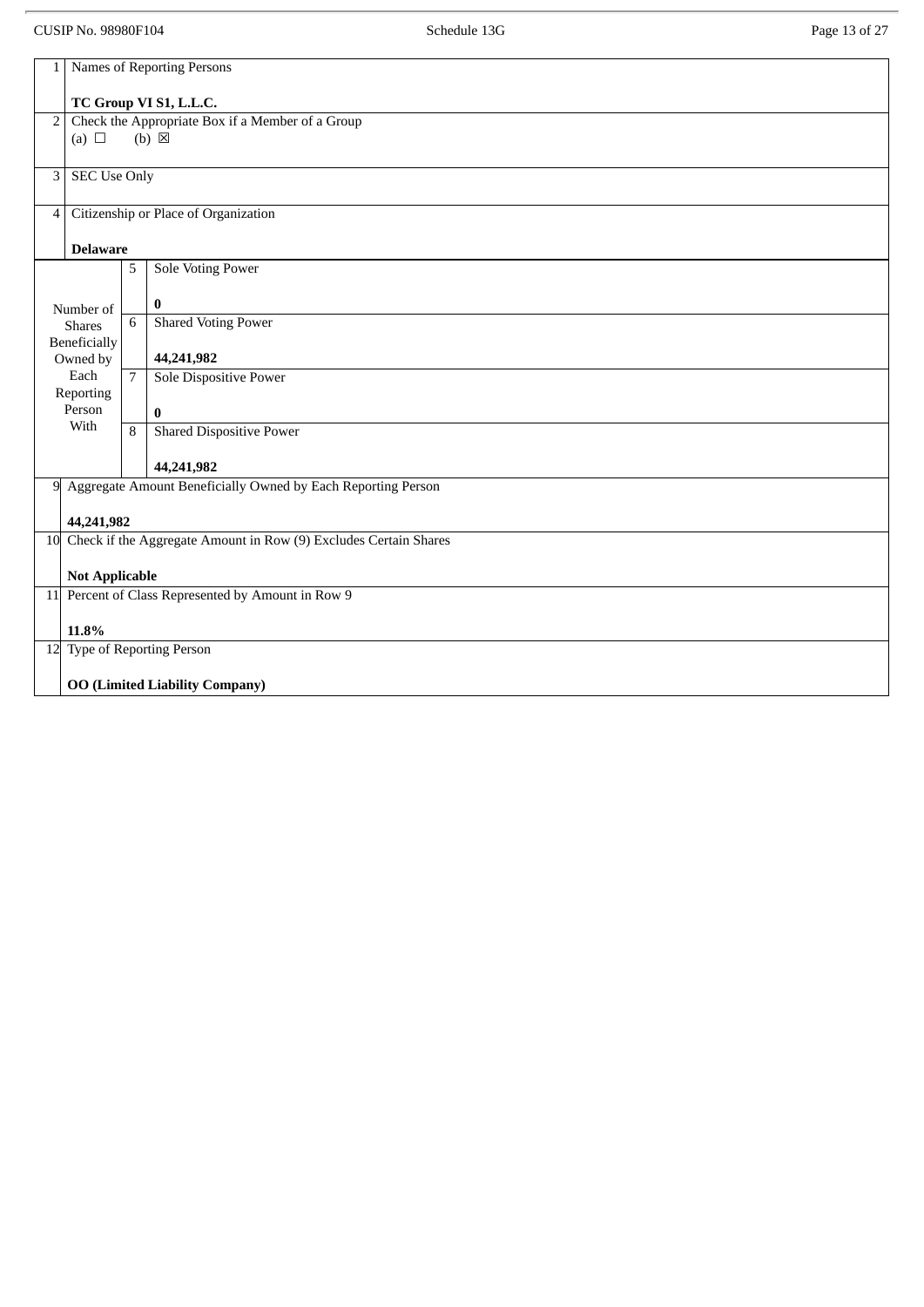CUSIP No. 98980F104 **Schedule 13G** Schedule 13G Page 14 of 27

| $\mathbf{1}$   | <b>Names of Reporting Persons</b>                |                |                                                                     |  |  |  |
|----------------|--------------------------------------------------|----------------|---------------------------------------------------------------------|--|--|--|
|                |                                                  |                |                                                                     |  |  |  |
|                |                                                  |                | TC Group VI S1, L.P.                                                |  |  |  |
| $\overline{2}$ | Check the Appropriate Box if a Member of a Group |                |                                                                     |  |  |  |
|                | (a) $\Box$                                       |                | $(b) \boxtimes$                                                     |  |  |  |
|                |                                                  |                |                                                                     |  |  |  |
| $\mathbf{3}$   | <b>SEC Use Only</b>                              |                |                                                                     |  |  |  |
|                |                                                  |                |                                                                     |  |  |  |
| $\vert$ 4      |                                                  |                | Citizenship or Place of Organization                                |  |  |  |
|                |                                                  |                |                                                                     |  |  |  |
|                | <b>Delaware</b>                                  |                |                                                                     |  |  |  |
|                |                                                  | 5              | <b>Sole Voting Power</b>                                            |  |  |  |
|                |                                                  |                |                                                                     |  |  |  |
|                | Number of                                        |                | $\bf{0}$                                                            |  |  |  |
|                | <b>Shares</b>                                    | 6              | <b>Shared Voting Power</b>                                          |  |  |  |
|                | Beneficially                                     |                |                                                                     |  |  |  |
|                | Owned by                                         |                | 44,241,982                                                          |  |  |  |
|                | Each                                             | $\overline{7}$ | Sole Dispositive Power                                              |  |  |  |
|                | Reporting                                        |                |                                                                     |  |  |  |
|                | Person                                           |                | $\bf{0}$                                                            |  |  |  |
|                | With                                             | $\overline{8}$ | <b>Shared Dispositive Power</b>                                     |  |  |  |
|                |                                                  |                |                                                                     |  |  |  |
|                |                                                  |                | 44,241,982                                                          |  |  |  |
| 9              |                                                  |                | Aggregate Amount Beneficially Owned by Each Reporting Person        |  |  |  |
|                |                                                  |                |                                                                     |  |  |  |
|                | 44,241,982                                       |                |                                                                     |  |  |  |
|                |                                                  |                | 10 Check if the Aggregate Amount in Row (9) Excludes Certain Shares |  |  |  |
|                |                                                  |                |                                                                     |  |  |  |
|                | <b>Not Applicable</b>                            |                |                                                                     |  |  |  |
|                |                                                  |                | 11 Percent of Class Represented by Amount in Row 9                  |  |  |  |
|                |                                                  |                |                                                                     |  |  |  |
|                | 11.8%                                            |                |                                                                     |  |  |  |
|                |                                                  |                | 12 Type of Reporting Person                                         |  |  |  |
|                |                                                  |                |                                                                     |  |  |  |
|                | $\mathbf{PN}$                                    |                |                                                                     |  |  |  |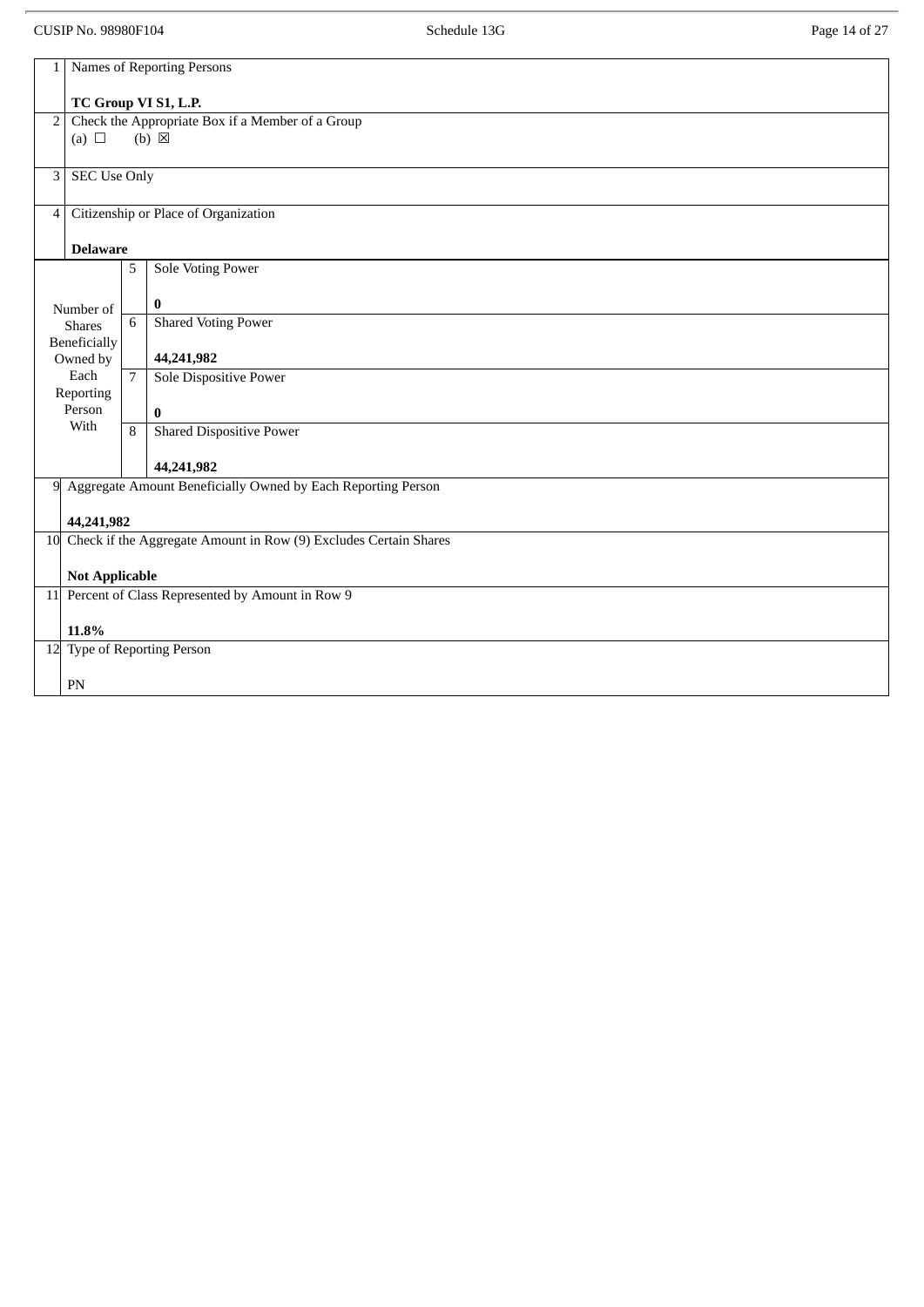CUSIP No. 98980F104 **Schedule 13G** Schedule 13G Page 15 of 27

| $\mathbf{1}$                                       | Names of Reporting Persons            |                |                                                                     |  |  |  |  |
|----------------------------------------------------|---------------------------------------|----------------|---------------------------------------------------------------------|--|--|--|--|
|                                                    |                                       |                |                                                                     |  |  |  |  |
|                                                    | TC Group VI, L.L.C.                   |                |                                                                     |  |  |  |  |
| $\overline{2}$                                     |                                       |                | Check the Appropriate Box if a Member of a Group                    |  |  |  |  |
|                                                    | (a) $\Box$                            |                | $(b) \boxtimes$                                                     |  |  |  |  |
|                                                    |                                       |                |                                                                     |  |  |  |  |
| 3                                                  | <b>SEC Use Only</b>                   |                |                                                                     |  |  |  |  |
|                                                    |                                       |                |                                                                     |  |  |  |  |
| $\overline{4}$                                     |                                       |                | Citizenship or Place of Organization                                |  |  |  |  |
|                                                    |                                       |                |                                                                     |  |  |  |  |
|                                                    |                                       |                |                                                                     |  |  |  |  |
|                                                    | <b>Delaware</b>                       |                |                                                                     |  |  |  |  |
|                                                    |                                       | 5              | <b>Sole Voting Power</b>                                            |  |  |  |  |
|                                                    |                                       |                |                                                                     |  |  |  |  |
|                                                    | Number of                             |                | $\bf{0}$                                                            |  |  |  |  |
|                                                    | <b>Shares</b>                         | 6              | <b>Shared Voting Power</b>                                          |  |  |  |  |
|                                                    | Beneficially                          |                |                                                                     |  |  |  |  |
|                                                    | Owned by                              |                | $\bf{0}$                                                            |  |  |  |  |
|                                                    | Each                                  | $\overline{7}$ | <b>Sole Dispositive Power</b>                                       |  |  |  |  |
|                                                    | Reporting                             |                |                                                                     |  |  |  |  |
|                                                    | Person                                |                | $\bf{0}$                                                            |  |  |  |  |
|                                                    | With                                  | $\overline{8}$ | <b>Shared Dispositive Power</b>                                     |  |  |  |  |
|                                                    |                                       |                |                                                                     |  |  |  |  |
|                                                    |                                       |                | $\bf{0}$                                                            |  |  |  |  |
|                                                    |                                       |                | 9 Aggregate Amount Beneficially Owned by Each Reporting Person      |  |  |  |  |
|                                                    |                                       |                |                                                                     |  |  |  |  |
|                                                    |                                       |                |                                                                     |  |  |  |  |
|                                                    | $\bf{0}$                              |                |                                                                     |  |  |  |  |
|                                                    |                                       |                | 10 Check if the Aggregate Amount in Row (9) Excludes Certain Shares |  |  |  |  |
|                                                    |                                       |                |                                                                     |  |  |  |  |
|                                                    | <b>Not Applicable</b>                 |                |                                                                     |  |  |  |  |
| 11 Percent of Class Represented by Amount in Row 9 |                                       |                |                                                                     |  |  |  |  |
|                                                    |                                       |                |                                                                     |  |  |  |  |
|                                                    | $0.0\%$                               |                |                                                                     |  |  |  |  |
|                                                    | 12 Type of Reporting Person           |                |                                                                     |  |  |  |  |
|                                                    |                                       |                |                                                                     |  |  |  |  |
|                                                    | <b>OO (Limited Liability Company)</b> |                |                                                                     |  |  |  |  |
|                                                    |                                       |                |                                                                     |  |  |  |  |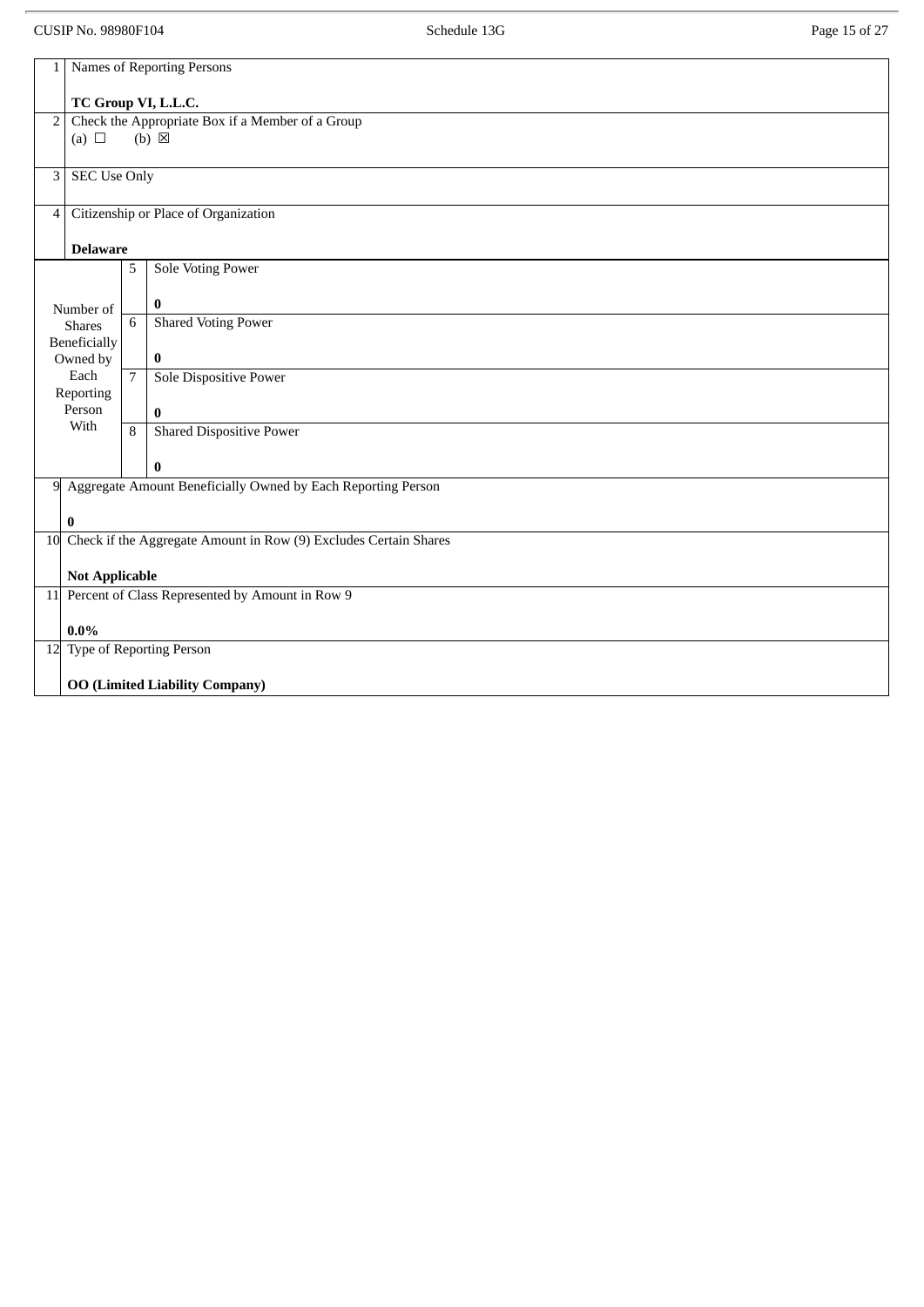CUSIP No. 98980F104 **Schedule 13G** Schedule 13G Page 16 of 27

| $\mathbf{1}$   | Names of Reporting Persons                                          |                |                                                                     |  |  |  |
|----------------|---------------------------------------------------------------------|----------------|---------------------------------------------------------------------|--|--|--|
|                | TC Group VI, L.P.                                                   |                |                                                                     |  |  |  |
| $\overline{2}$ | (a) $\Box$                                                          |                | Check the Appropriate Box if a Member of a Group<br>$(b) \boxtimes$ |  |  |  |
|                |                                                                     |                |                                                                     |  |  |  |
|                | <b>SEC Use Only</b><br>3                                            |                |                                                                     |  |  |  |
| $\overline{4}$ |                                                                     |                | Citizenship or Place of Organization                                |  |  |  |
|                | <b>Delaware</b>                                                     |                |                                                                     |  |  |  |
|                |                                                                     | 5 <sup>1</sup> | <b>Sole Voting Power</b>                                            |  |  |  |
|                | Number of                                                           |                | $\bf{0}$                                                            |  |  |  |
|                | <b>Shares</b>                                                       | $\,6\,$        | <b>Shared Voting Power</b>                                          |  |  |  |
|                | <b>Beneficially</b><br>Owned by                                     |                | $\pmb{0}$                                                           |  |  |  |
|                | Each<br>Reporting                                                   | $\overline{7}$ | Sole Dispositive Power                                              |  |  |  |
|                | Person                                                              |                | $\bf{0}$                                                            |  |  |  |
|                | With                                                                |                | 8 Shared Dispositive Power                                          |  |  |  |
|                |                                                                     |                | $\bf{0}$                                                            |  |  |  |
|                |                                                                     |                | 9 Aggregate Amount Beneficially Owned by Each Reporting Person      |  |  |  |
|                | 0                                                                   |                |                                                                     |  |  |  |
|                | 10 Check if the Aggregate Amount in Row (9) Excludes Certain Shares |                |                                                                     |  |  |  |
|                | <b>Not Applicable</b>                                               |                |                                                                     |  |  |  |
|                |                                                                     |                | 11 Percent of Class Represented by Amount in Row 9                  |  |  |  |
|                | $0.0\%$                                                             |                |                                                                     |  |  |  |
|                |                                                                     |                | 12 Type of Reporting Person                                         |  |  |  |
|                | ${\bf P}{\bf N}$                                                    |                |                                                                     |  |  |  |
|                |                                                                     |                |                                                                     |  |  |  |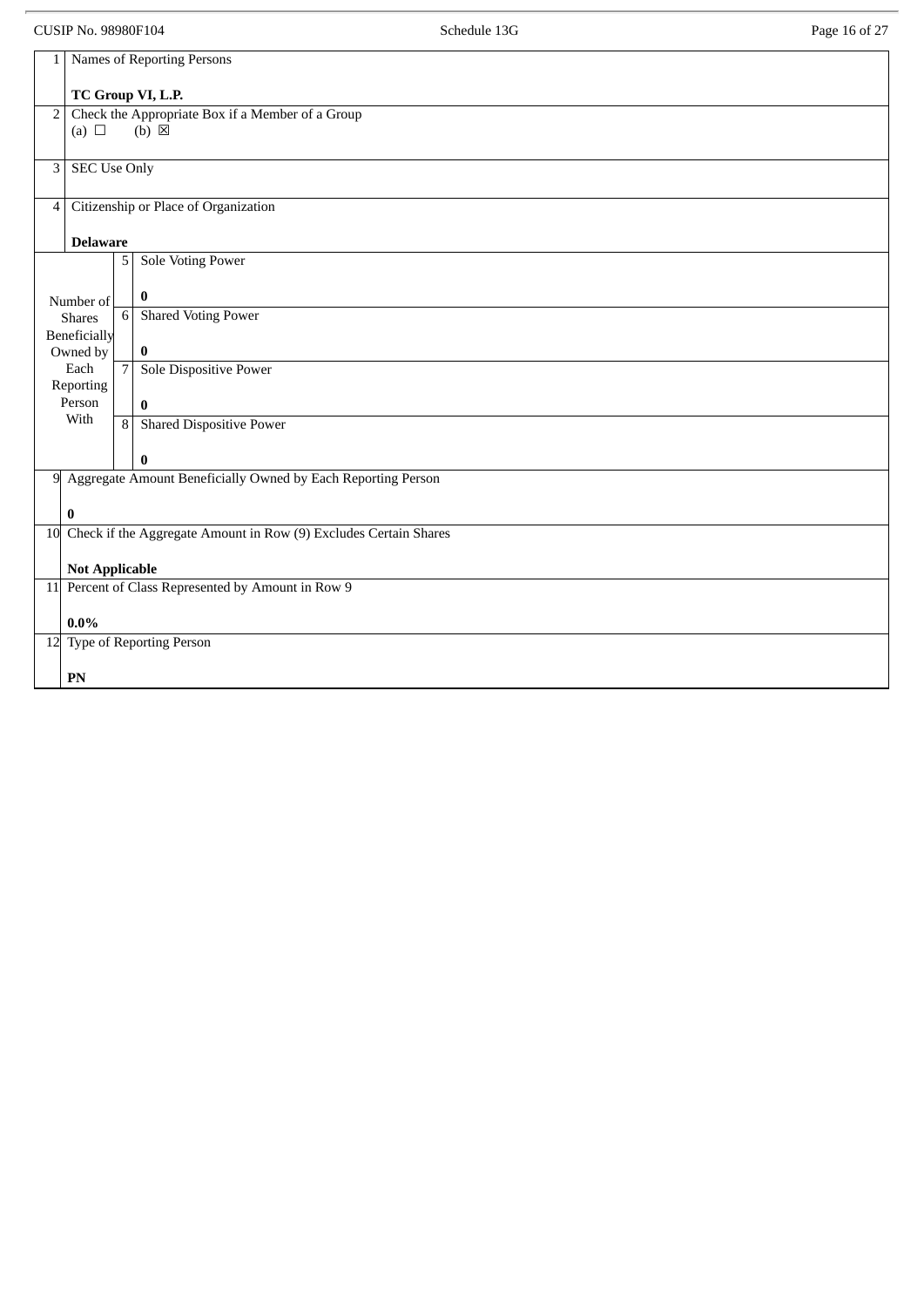CUSIP No. 98980F104 **Schedule 13G** Schedule 13G Page 17 of 27

| $\mathbf{1}$   | Names of Reporting Persons                                                  |  |  |  |  |
|----------------|-----------------------------------------------------------------------------|--|--|--|--|
|                | Carlyle Partners VI Evergreen Holdings, L.P.                                |  |  |  |  |
| $\overline{2}$ | Check the Appropriate Box if a Member of a Group                            |  |  |  |  |
|                | $(b) \boxtimes$<br>(a) $\Box$                                               |  |  |  |  |
| 3              | <b>SEC Use Only</b>                                                         |  |  |  |  |
|                |                                                                             |  |  |  |  |
| $\overline{4}$ | Citizenship or Place of Organization                                        |  |  |  |  |
|                | <b>Delaware</b>                                                             |  |  |  |  |
|                | <b>Sole Voting Power</b><br>5                                               |  |  |  |  |
|                |                                                                             |  |  |  |  |
|                | $\bf{0}$<br>Number of<br><b>Shared Voting Power</b><br>6<br><b>Shares</b>   |  |  |  |  |
|                | <b>Beneficially</b>                                                         |  |  |  |  |
|                | 44,241,982<br>Owned by                                                      |  |  |  |  |
|                | Each<br>$\overline{7}$<br>Sole Dispositive Power<br>Reporting               |  |  |  |  |
|                | Person<br>$\bf{0}$                                                          |  |  |  |  |
|                | With<br><b>Shared Dispositive Power</b><br>$\overline{8}$                   |  |  |  |  |
|                | 44,241,982                                                                  |  |  |  |  |
| 9              | Aggregate Amount Beneficially Owned by Each Reporting Person                |  |  |  |  |
|                | 44,241,982                                                                  |  |  |  |  |
|                | 10 Check if the Aggregate Amount in Row (9) Excludes Certain Shares         |  |  |  |  |
|                |                                                                             |  |  |  |  |
|                | <b>Not Applicable</b><br>11 Percent of Class Represented by Amount in Row 9 |  |  |  |  |
|                |                                                                             |  |  |  |  |
|                | 11.8%<br>12 Type of Reporting Person                                        |  |  |  |  |
|                |                                                                             |  |  |  |  |
|                | PN                                                                          |  |  |  |  |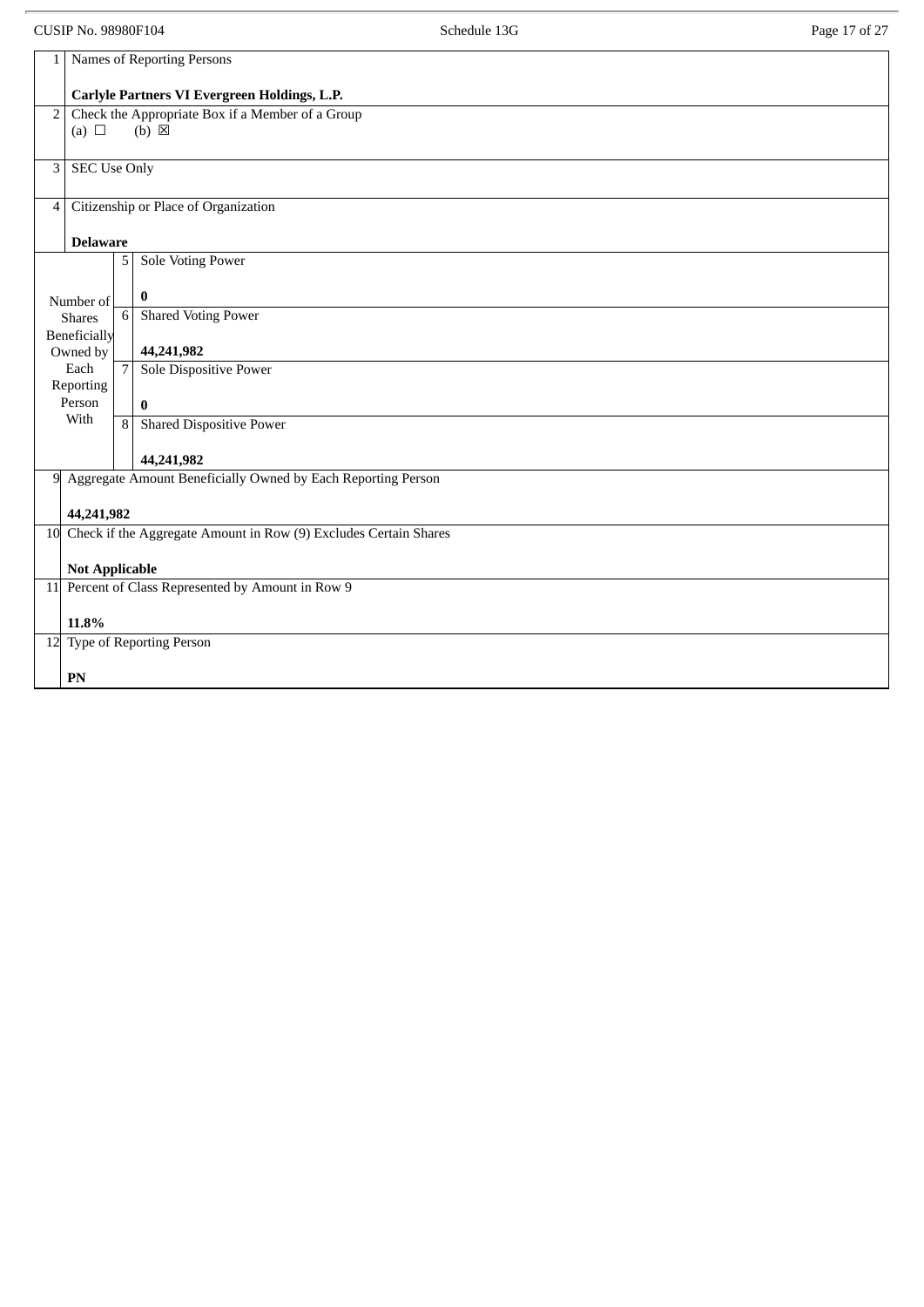CUSIP No. 98980F104 **Schedule 13G** Schedule 13G Page 18 of 27

| 1              | Names of Reporting Persons                                                  |                                                  |                                                                     |  |  |
|----------------|-----------------------------------------------------------------------------|--------------------------------------------------|---------------------------------------------------------------------|--|--|
|                | <b>CP VI Evergreen Holdings, L.P.</b>                                       |                                                  |                                                                     |  |  |
| 2              |                                                                             | Check the Appropriate Box if a Member of a Group |                                                                     |  |  |
|                | (a) $\Box$                                                                  |                                                  | $(b) \boxtimes$                                                     |  |  |
| $\mathbf{3}$   | <b>SEC Use Only</b>                                                         |                                                  |                                                                     |  |  |
|                |                                                                             |                                                  |                                                                     |  |  |
| $\overline{4}$ |                                                                             |                                                  | Citizenship or Place of Organization                                |  |  |
|                | <b>Delaware</b>                                                             |                                                  |                                                                     |  |  |
|                |                                                                             | 5                                                | <b>Sole Voting Power</b>                                            |  |  |
|                | Number of                                                                   |                                                  | 0                                                                   |  |  |
|                | <b>Shares</b>                                                               | 6                                                | <b>Shared Voting Power</b>                                          |  |  |
|                | Beneficially                                                                |                                                  | 44,241,982                                                          |  |  |
|                | Owned by<br>Each                                                            | $\overline{7}$                                   | <b>Sole Dispositive Power</b>                                       |  |  |
|                | Reporting                                                                   |                                                  |                                                                     |  |  |
|                | Person<br>With                                                              |                                                  | $\bf{0}$                                                            |  |  |
|                |                                                                             | $\overline{8}$                                   | <b>Shared Dispositive Power</b>                                     |  |  |
|                |                                                                             |                                                  | 44,241,982                                                          |  |  |
| 9              |                                                                             |                                                  | Aggregate Amount Beneficially Owned by Each Reporting Person        |  |  |
|                | 44,241,982                                                                  |                                                  |                                                                     |  |  |
|                |                                                                             |                                                  | 10 Check if the Aggregate Amount in Row (9) Excludes Certain Shares |  |  |
|                |                                                                             |                                                  |                                                                     |  |  |
|                | <b>Not Applicable</b><br>11 Percent of Class Represented by Amount in Row 9 |                                                  |                                                                     |  |  |
|                |                                                                             |                                                  |                                                                     |  |  |
|                | 11.8%                                                                       |                                                  |                                                                     |  |  |
|                |                                                                             |                                                  | 12 Type of Reporting Person                                         |  |  |
|                | PN                                                                          |                                                  |                                                                     |  |  |
|                |                                                                             |                                                  |                                                                     |  |  |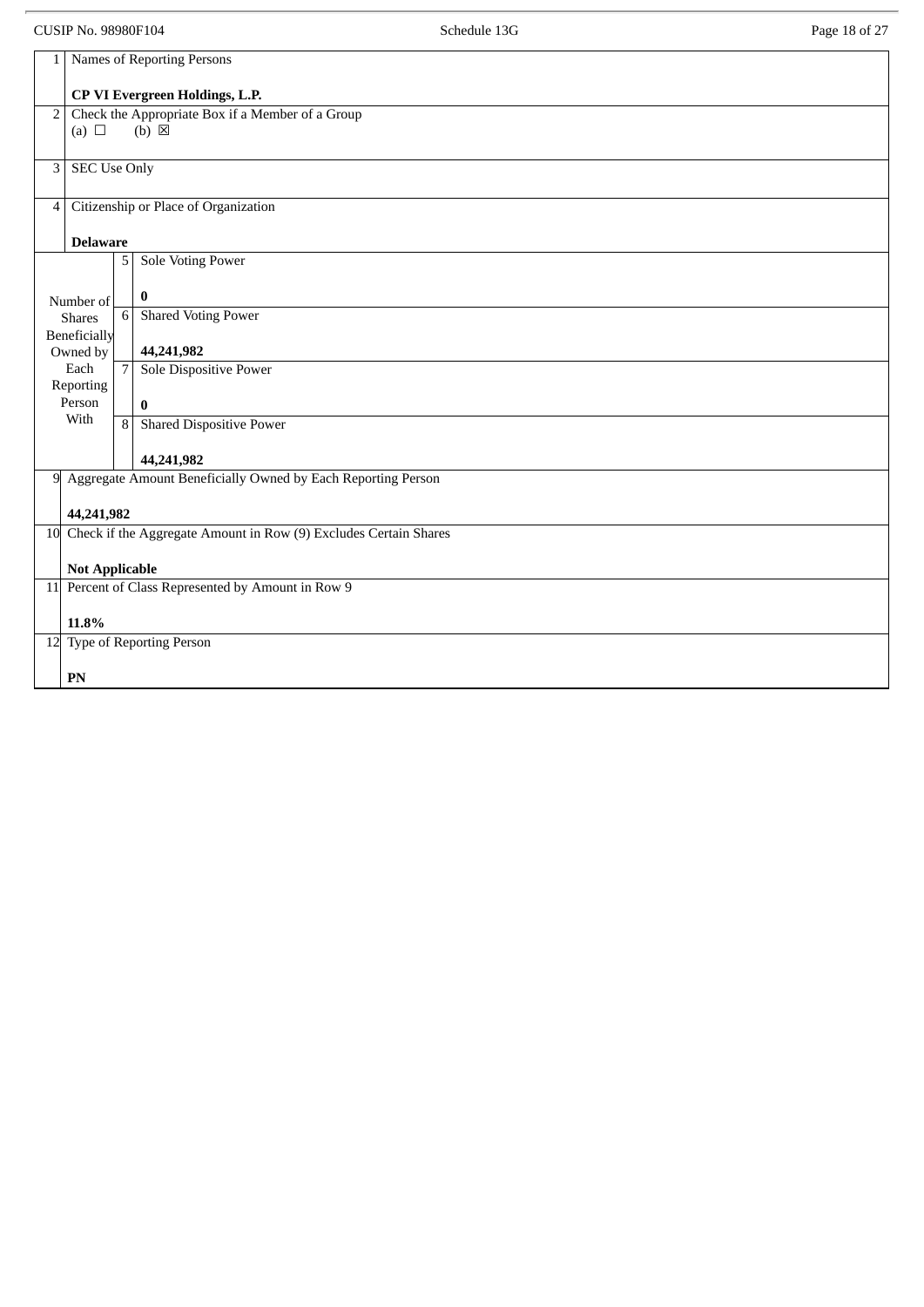CUSIP No. 98980F104 **Page 19 of 27** Schedule 13G **Page 19 of 27** Page 19 of 27 1 Names of Reporting Persons **Carlyle Partners VI Dash Holdings, L.P.** 2 Check the Appropriate Box if a Member of a Group (a)  $\Box$  (b)  $\boxtimes$ 3 SEC Use Only 4 Citizenship or Place of Organization **Delaware** Number of Shares Beneficially Owned by Each Reporting Person With 5 Sole Voting Power **0** 6 Shared Voting Power **0** 7 Sole Dispositive Power **0** 8 Shared Dispositive Power **0** 9 Aggregate Amount Beneficially Owned by Each Reporting Person **0** 10 Check if the Aggregate Amount in Row (9) Excludes Certain Shares **Not Applicable** 11 Percent of Class Represented by Amount in Row 9 **0.0%** 12 Type of Reporting Person **PN**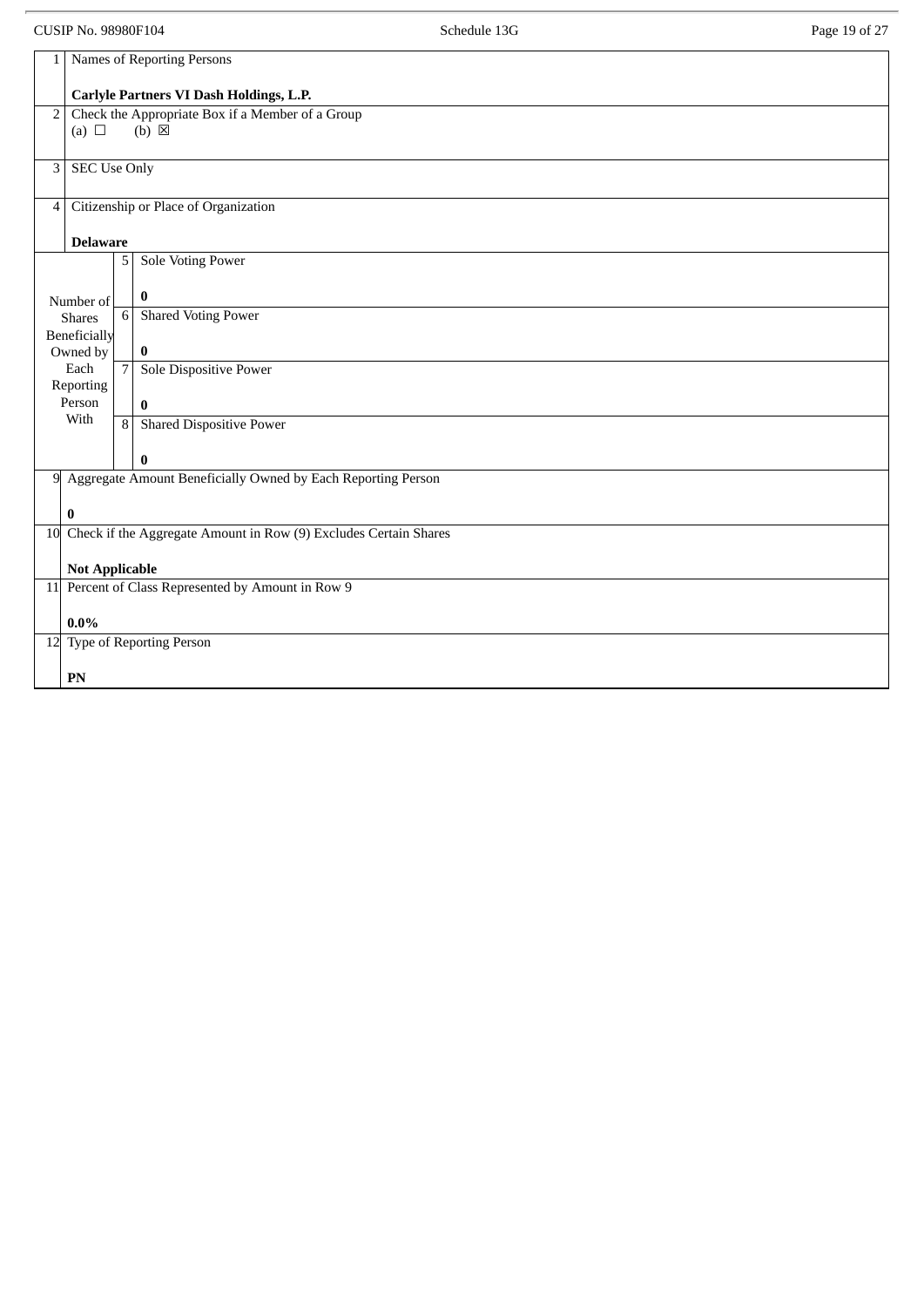# **ITEM 1. (a) Name of Issuer:**

ZoomInfo Technologies Inc. (the "Issuer")

#### **(b) Address of Issuer's Principal Executive Offices:**

805 Broadway Street, Suite 900, Vancouver, Washington 98660.

### **ITEM 2. (a) Name of Person Filing:**

Each of the following is hereinafter individually referred to as a "Reporting Person" and collectively as the "Reporting Persons." This statement is filed on behalf of:

Carlyle Group Management L.L.C. The Carlyle Group Inc. Carlyle Holdings I GP Inc. Carlyle Holdings I GP Sub L.L.C. Carlyle Holdings I L.P. CG Subsidiary Holdings L.L.C. TC Group, L.L.C. TC Group Sub L.P. Carlyle Holdings II GP L.L.C. Carlyle Holdings II L.L.C. TC Group Cayman Investment Holdings, L.P. TC Group Cayman Investment Holdings Sub L.P. TC Group VI S1, L.L.C. TC Group VI S1, L.P. TC Group VI, L.L.C. TC Group VI, L.P. Carlyle Partners VI Evergreen Holdings, L.P. ("Carlyle Evergreen") CP VI Evergreen Holdings, L.P. ("CP VI Evergreen") Carlyle Partners VI Dash Holdings, L.P.

#### **(b) Address or Principal Business Office:**

The address for each of TC Group Cayman Investment Holdings, L.P. and TC Group Cayman Investment Holdings Sub L.P. is c/o Walkers, 190 Elgin Avenue, George Town, Grand Cayman KY1-9001, Cayman Islands. The address for each of the remaining Reporting Persons is c/o The Carlyle Group Inc., 1001 Pennsylvania Avenue NW, Suite 220 South, Washington, D.C. 20004-2505.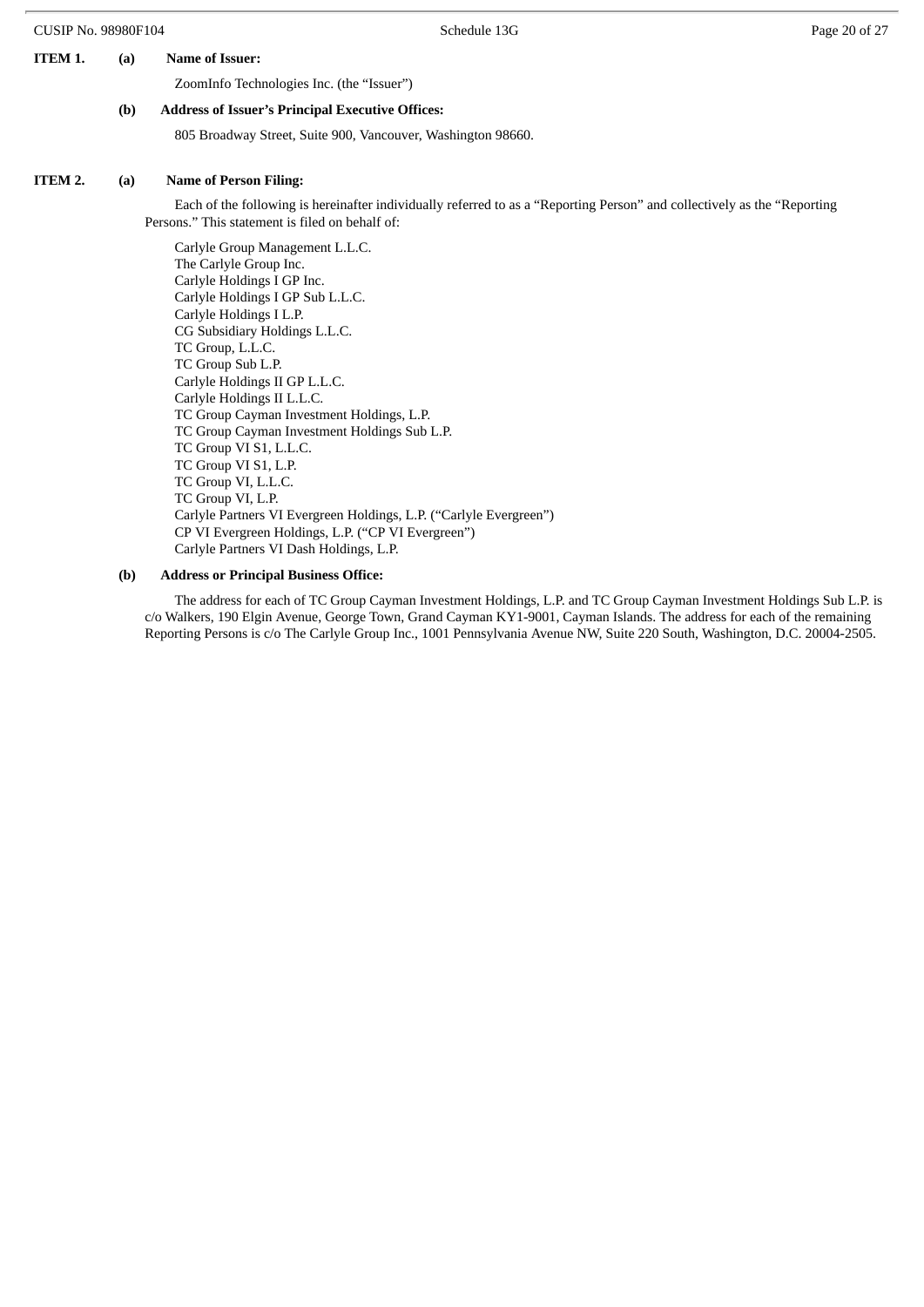# **(c) Citizenship of each Reporting Person is:**

Each of TC Group Cayman Investment Holdings, L.P. and TC Group Cayman Investment Holdings Sub L.P. is organized under the laws of the Cayman Islands. Each of the remaining Reporting Persons is organized under the laws of the state of Delaware.

# **(d) Title of Class of Securities:**

Class A common stock, par value \$0.01 per share ("Class A Common Stock").

#### **(e) CUSIP Number:**

98980F104

### **ITEM 3.**

Not applicable.

#### **ITEM 4. Ownership.**

#### **(a-c)**

The ownership information presented below represents beneficial ownership of Class A Common Stock of the Issuer as of the date of this filing, based upon 375,392,534 shares of Class A Common Stock outstanding as of October 25, 2021, as disclosed in the Issuer's quarterly report on Form 10-Q filed with the Securities and Exchange Commission on November 1, 2021.

| <b>Reporting Person</b>                   | Amount<br>beneficially<br>owned | Percent<br>of class: | Sole<br>power<br>to vote<br>or to<br>direct<br>the vote: | Shared<br>power to<br>vote or to<br>direct the<br>vote: | Sole<br>power to<br>dispose or<br>to direct<br>the<br>disposition<br>of: | Shared<br>power to<br>dispose or<br>to direct<br>the<br>disposition<br>of: |
|-------------------------------------------|---------------------------------|----------------------|----------------------------------------------------------|---------------------------------------------------------|--------------------------------------------------------------------------|----------------------------------------------------------------------------|
| Carlyle Group Management L.L.C.           | 0                               | $0.0\%$              | $\overline{0}$                                           | $\theta$                                                | $\mathbf{0}$                                                             | $\mathbf{0}$                                                               |
| The Carlyle Group Inc.                    | 44,241,982                      | 11.8%                | $\mathbf{0}$                                             | 44,241,982                                              | 0                                                                        | 44,241,982                                                                 |
| Carlyle Holdings I GP Inc.                | 44,241,982                      | 11.8%                | $\overline{0}$                                           | 44,241,982                                              | $\overline{0}$                                                           | 44,241,982                                                                 |
| Carlyle Holdings I GP Sub L.L.C.          | 44,241,982                      | 11.8%                | $\bf{0}$                                                 | 44,241,982                                              | $\mathbf{0}$                                                             | 44,241,982                                                                 |
| Carlyle Holdings I L.P.                   | 44,241,982                      | 11.8%                | $\overline{0}$                                           | 44,241,982                                              | $\mathbf{0}$                                                             | 44,241,982                                                                 |
| CG Subsidiary Holdings L.L.C.             | 44,241,982                      | 11.8%                | $\overline{0}$                                           | 44,241,982                                              | $\mathbf{0}$                                                             | 44,241,982                                                                 |
| TC Group, L.L.C.                          | 44,241,982                      | 11.8%                | $\overline{0}$                                           | 44,241,982                                              | $\mathbf{0}$                                                             | 44,241,982                                                                 |
| TC Group Sub L.P.                         | 44,241,982                      | 11.8%                | $\overline{0}$                                           | 44,241,982                                              | $\mathbf{0}$                                                             | 44,241,982                                                                 |
| Carlyle Holdings II GP L.L.C.             | 0                               | $0.0\%$              | $\mathbf{0}$                                             | $\bf{0}$                                                | $\mathbf{0}$                                                             | $\overline{0}$                                                             |
| Carlyle Holdings II L.L.C.                | 0                               | $0.0\%$              | $\Omega$                                                 | $\Omega$                                                | $\mathbf{0}$                                                             | $\mathbf{0}$                                                               |
| TC Group Cayman Investment Holdings, L.P. | 0                               | $0.0\%$              | $\theta$                                                 | $\Omega$                                                | $\mathbf{0}$                                                             | $\mathbf{0}$                                                               |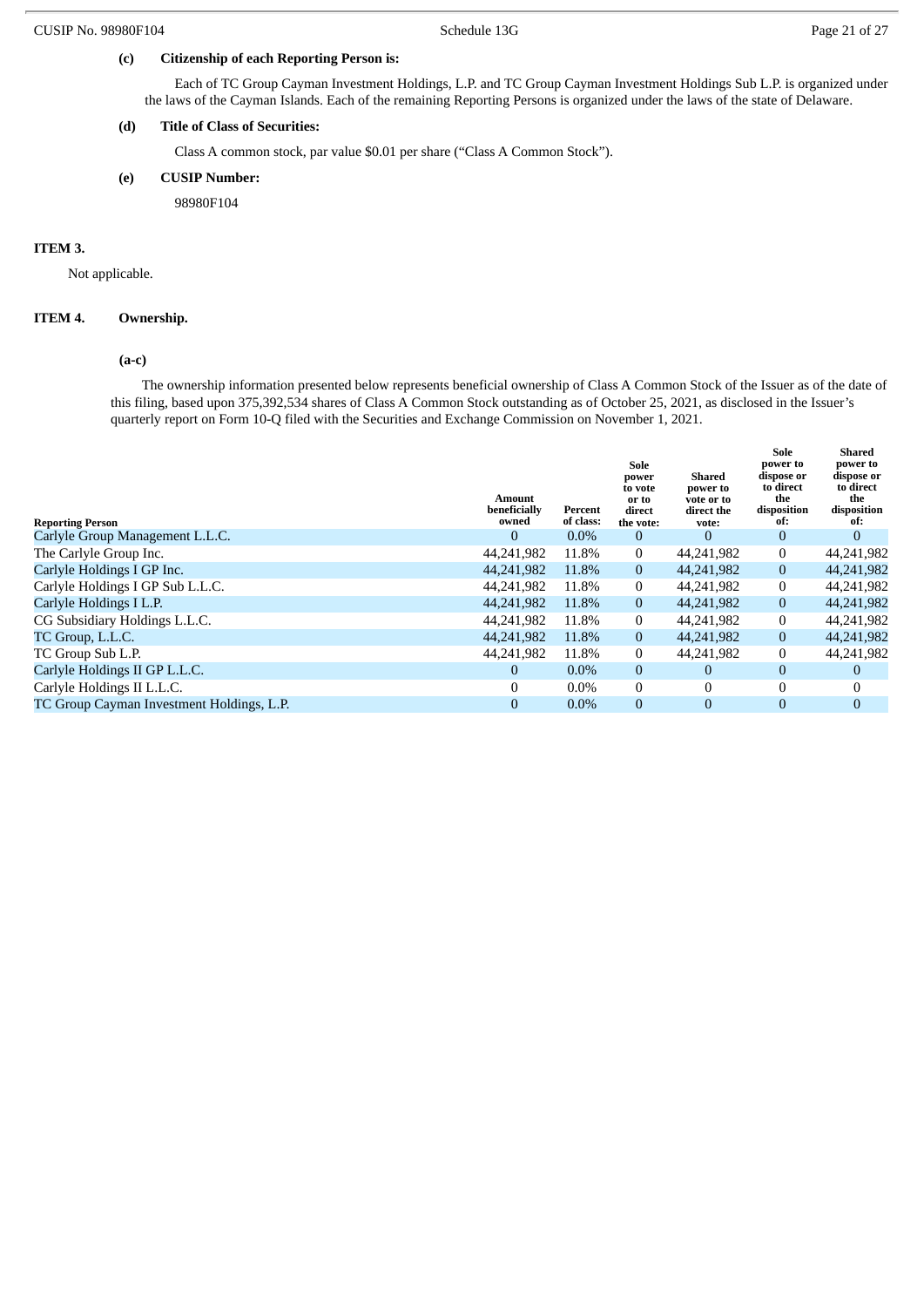| <b>CUSIP No. 98980F104</b>                   | Schedule 13G |              |         |          |            |          | Page 22 of 27 |
|----------------------------------------------|--------------|--------------|---------|----------|------------|----------|---------------|
| TC Group Cayman Investment Holdings Sub L.P. |              | $\mathbf{0}$ | $0.0\%$ | $\Omega$ | $\Omega$   |          | $\mathbf{0}$  |
| TC Group VI S1, L.L.C.                       |              | 44,241,982   | 11.8%   | $\Omega$ | 44,241,982 |          | 44,241,982    |
| TC Group VI S1, L.P.                         |              | 44,241,982   | 11.8%   | $\Omega$ | 44,241,982 | $\Omega$ | 44,241,982    |
| TC Group VI, L.L.C.                          |              | 0            | $0.0\%$ | $\theta$ | 0          |          | 0             |
| TC Group VI, L.P.                            |              | $\mathbf{0}$ | $0.0\%$ | $\Omega$ | $\Omega$   |          | $\mathbf{0}$  |
| Carlyle Partners VI Evergreen Holdings, L.P. |              | 44,241,982   | 11.8%   | $\Omega$ | 44,241,982 |          | 44,241,982    |
| CP VI Evergreen Holdings, L.P.               |              | 44,241,982   | 11.8%   | $\Omega$ | 44,241,982 |          | 44,241,982    |
| Carlyle Partners VI Dash Holdings, L.P.      |              | 0            | $0.0\%$ | $\Omega$ |            |          |               |

Carlyle Evergreen is the record holder of 22,059,618 shares of Class A Common Stock and CP VI Evergreen is the record holder of 22,182,364 shares of Class A Common Stock.

The Carlyle Group Inc., which is a publicly traded entity listed on Nasdaq, is the sole shareholder of Carlyle Holdings I GP Inc., which is the sole member of Carlyle Holdings I GP Sub L.L.C., which is the general partner of Carlyle Holdings I L.P., which, with respect to the securities held of record by Carlyle Evergreen and CP VI Evergreen, is the managing member of CG Subsidiary Holdings L.L.C., which is the managing member of TC Group, L.L.C., which is the general partner of TC Group Sub L.P., which is the managing member of TC Group VI S1, L.L.C., which is the general partner of TC Group VI S1, L.P., which is the general partner of Carlyle Evergreen and CP VI Evergreen. Accordingly each of these entities may be deemed to share beneficial ownership of the securities held of record by Carlyle Evergreen and CP VI Evergreen. Each of them disclaims beneficial ownership of such securities.

The irrevocable proxy held by Carlyle Group Management L.L.C. now allows it to vote less than a majority of the shares of The Carlyle Group Inc., and therefore Carlyle Group Management L.L.C. is no longer deemed to share beneficial ownership of the securities reported here.

#### **ITEM 5. Ownership of Five Percent or Less of a Class.**

If this statement is being filed to report the fact that as of the date hereof the reporting person has ceased to be the beneficial owners of more than five percent of the class of securities, check the following:  $\boxtimes$ 

As of December 31, 2021, each of Carlyle Group Management L.L.C., Carlyle Holdings II GP L.L.C., Carlyle Holdings II L.L.C., TC Group Cayman Investment Holdings, L.P., TC Group Cayman Investment Holdings Sub L.P., TC Group VI, L.L.C., TC Group VI, L.P. and Carlyle Partners VI Dash Holdings, L.P. ceased to be the beneficial owners of and securities of the Issuer.

# **ITEM 6. Ownership of More than Five Percent on Behalf of Another Person.**

Not applicable.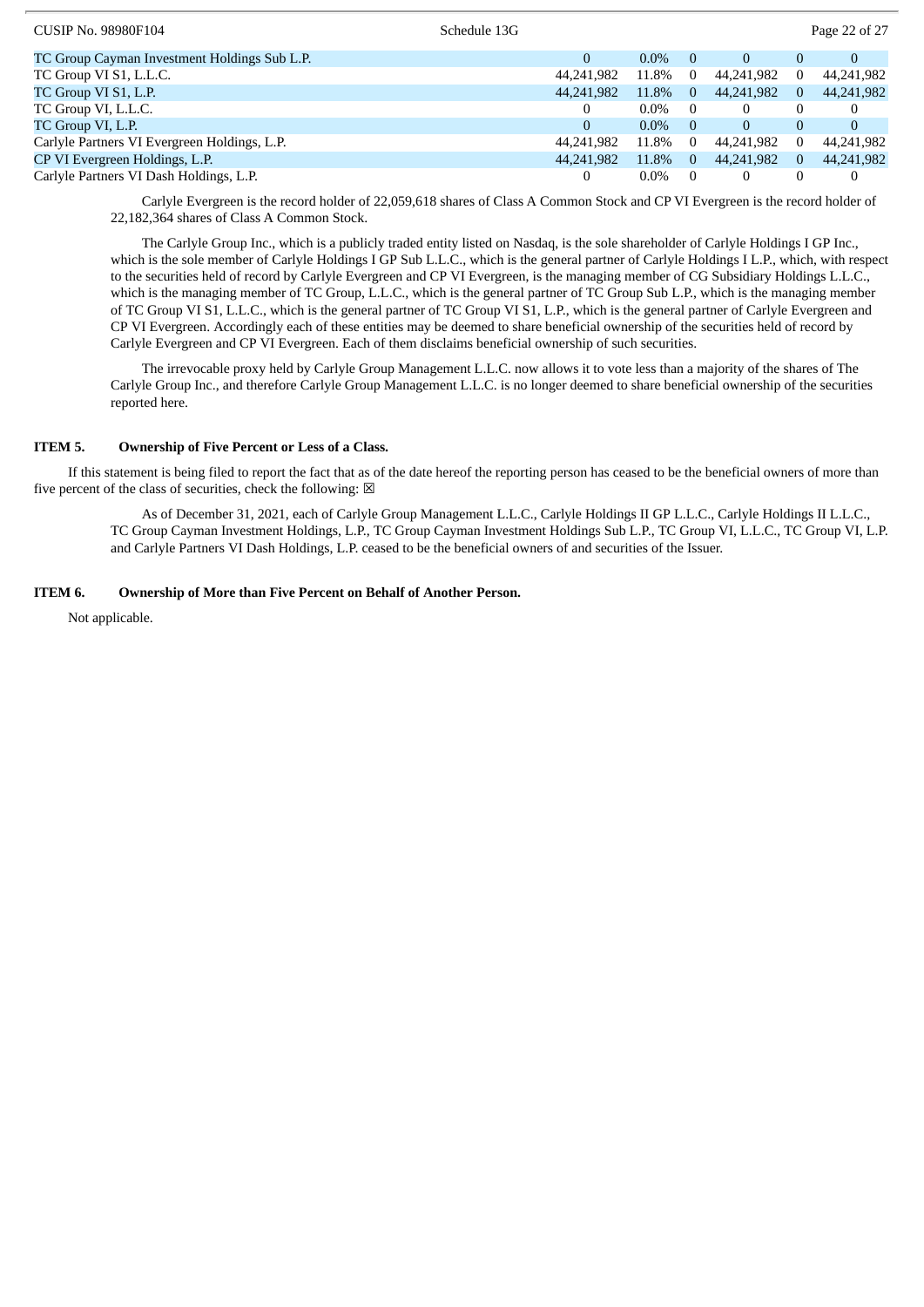# ITEM 7. Identification and Classification of the Subsidiary Which Acquired the Security Being Reported on By the Parent Holding **Company.**

Not applicable.

## **ITEM 8. Identification and Classification of Members of the Group.**

The Reporting Persons are a party to (i) that certain Stockholders Agreement (the "Stockholders Agreement") dated as of June 3, 2020, among the Issuer, the TA Stockholders (as defined therein), the Carlyle Stockholders (as defined therein) and the Founder Stockholders (as defined therein and which initially includes DO Holdings (WA), LLC, HSKB Funds, LLC, and HSKB Funds II, LLC) and (ii) the Irrevocable Proxy (the "Irrevocable Proxy") dated as of June 3, 2020, among the TA Stockholders, the Carlyle Stockholders, the Founder Stockholders and 22C (as defined therein, and together with the TA Stockholders, the Carlyle Stockholders and the Founder Stockholders, the "Other Parties").

By virtue of being a party to the Stockholders Agreement and the Irrevocable Proxy, each of the Reporting Persons may be deemed to be members of a "group," as defined in Rule 13d-5 of the Securities Exchange Act of 1934, as amended, with the Other Parties. The share ownership reported on this Schedule 13G for the Reporting Persons does not include any securities of the Issuer owned by the Other Parties, and each of the Reporting Persons disclaims beneficial ownership of the securities beneficially owned by the Other Parties.

#### **ITEM 9. Notice of Dissolution of Group.**

Not applicable.

#### **ITEM 10. Certification.**

Not applicable.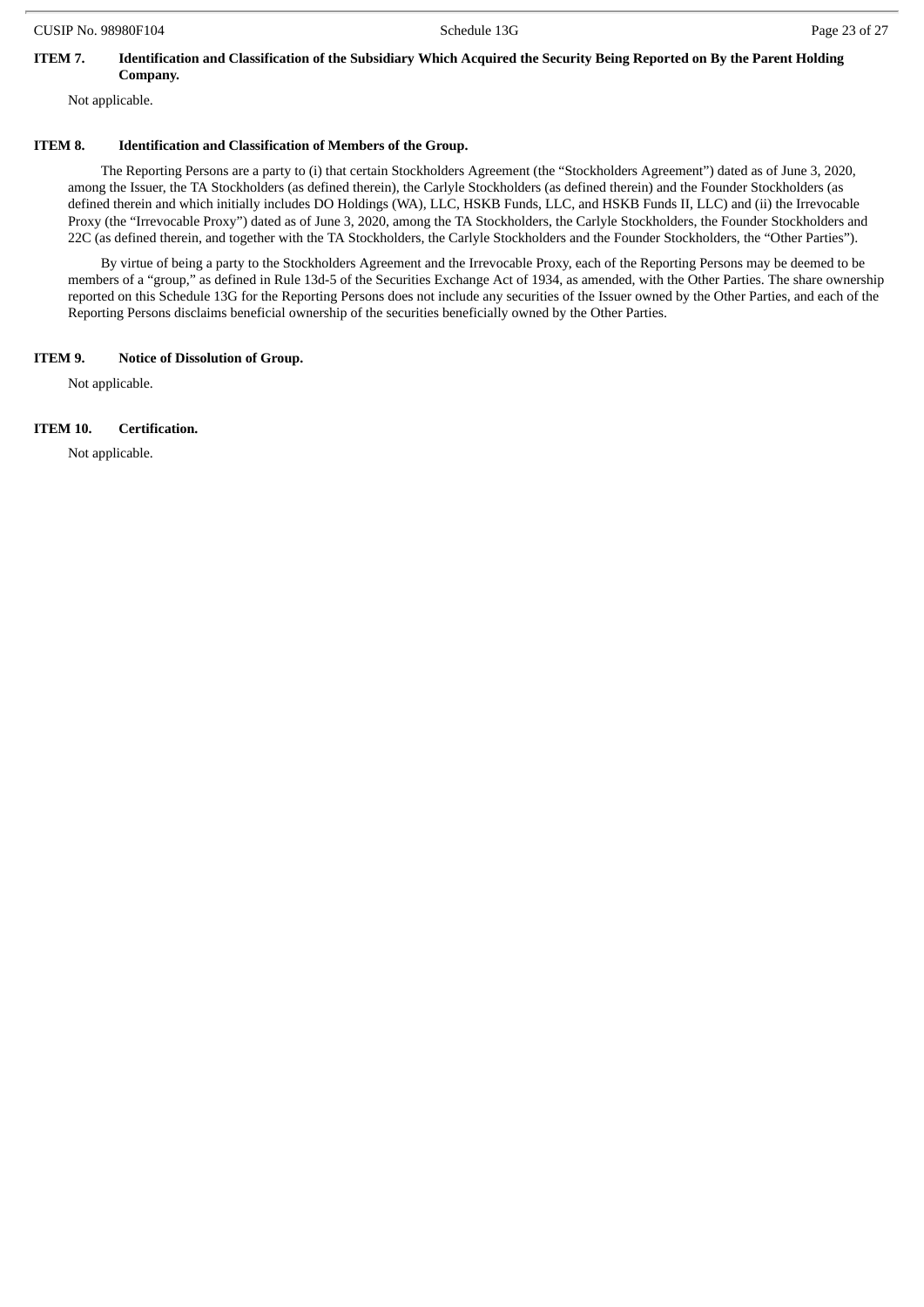#### **SIGNATURE**

After reasonable inquiry and to the best of my knowledge and belief, I certify that the information set forth in this statement is true, complete and correct.

**Date**: February 11, 2022

#### **Carlyle Group Management L.L.C.**

By: /s/ Anne Frederick, attorney-in-fact Name: Curtis L. Buser Title: Chief Financial Officer

#### **The Carlyle Group Inc.**

By: /s/ Anne Frederick, attorney-in-fact Name: Curtis L. Buser Title: Chief Financial Officer

#### **Carlyle Holdings I GP Inc.**

By: /s/ Anne Frederick, attorney-in-fact Name: Curtis L. Buser Title: Managing Director and Chief Financial Officer

**Carlyle Holdings I GP Sub L.L.C.** By: Carlyle Holdings I GP Inc., its sole member

By: /s/ Anne Frederick, attorney-in-fact Name: Curtis L. Buser Title: Managing Director and Chief Financial Officer

#### **Carlyle Holdings I L.P.**

By: /s/ Anne Frederick, attorney-in-fact Name: Curtis L. Buser Title: Managing Director

### **CG Subsidiary Holdings L.L.C.**

By: /s/ Anne Frederick, attorney-in-fact Name: Curtis L. Buser Title: Managing Director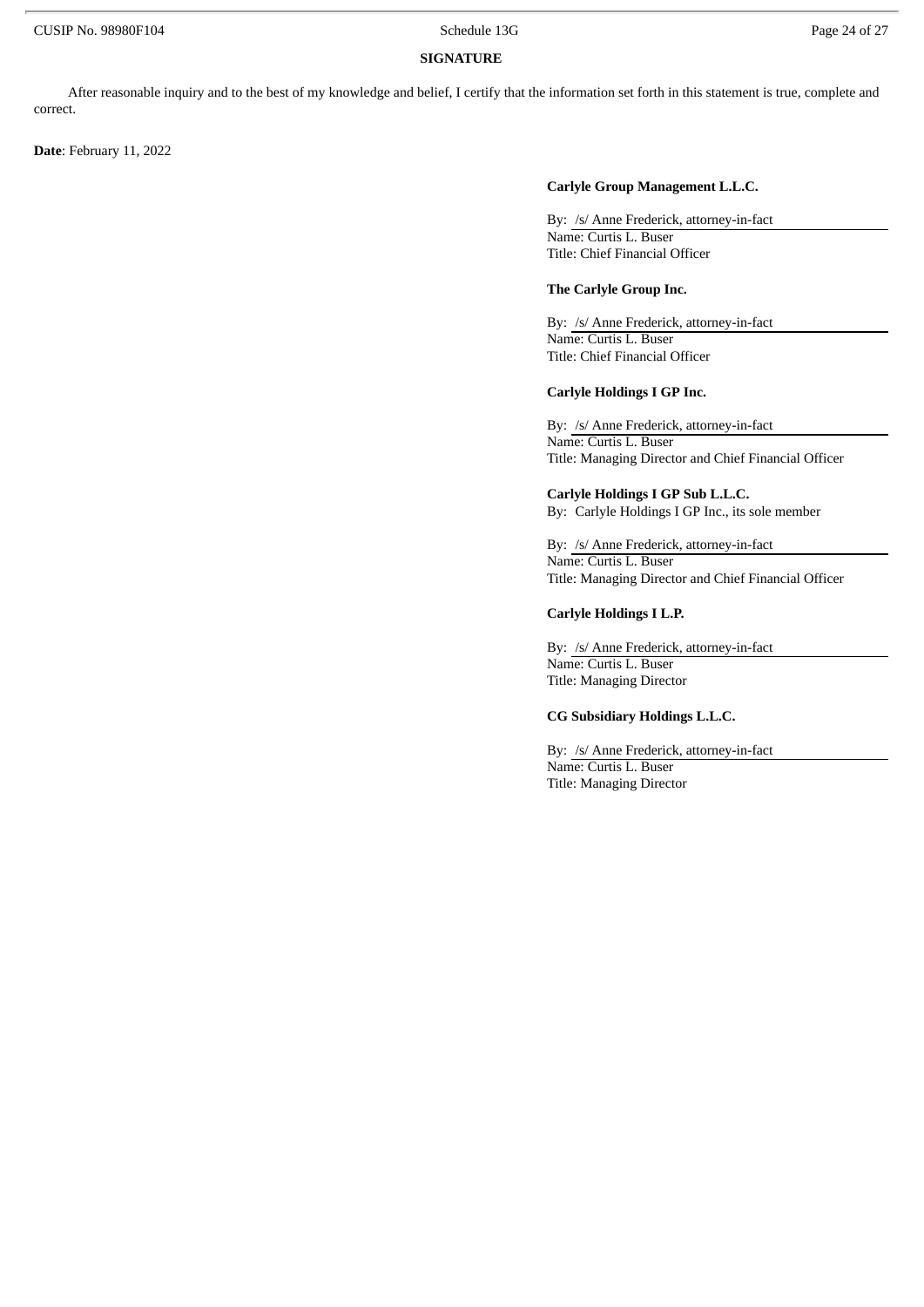# **TC Group, L.L.C.**

By: /s/ Anne Frederick, attorney-in-fact Name: Curtis L. Buser Title: Managing Director

**TC Group Sub L.P.** By: TC Group, L.L.C., its general partner

By: /s/ Anne Frederick, attorney-in-fact Name: Curtis L. Buser Title: Managing Director

#### **Carlyle Holdings II GP L.L.C.**

By: The Carlyle Group Inc., its sole member

By: /s/ Anne Frederick, attorney-in-fact Name: Curtis L. Buser Title: Chief Financial Officer

## **Carlyle Holdings II L.L.C.**

By: /s/ Anne Frederick, attorney-in-fact Name: Curtis L. Buser Title: Managing Director

#### **TC Group Cayman Investment Holdings, L.P.**

By: CG Subsidiary Holdings L.L.C., its general partner

By: /s/ Anne Frederick, attorney-in-fact Name: Curtis L. Buser Title: Managing Director

#### **TC Group Cayman Investment Holdings Sub L.P.**

By: TC Group Cayman Investment Holdings, L.P., its general partner By: CG Subsidiary Holdings L.L.C., its general partner

By: /s/ Anne Frederick, attorney-in-fact Name: Curtis L. Buser Title: Managing Director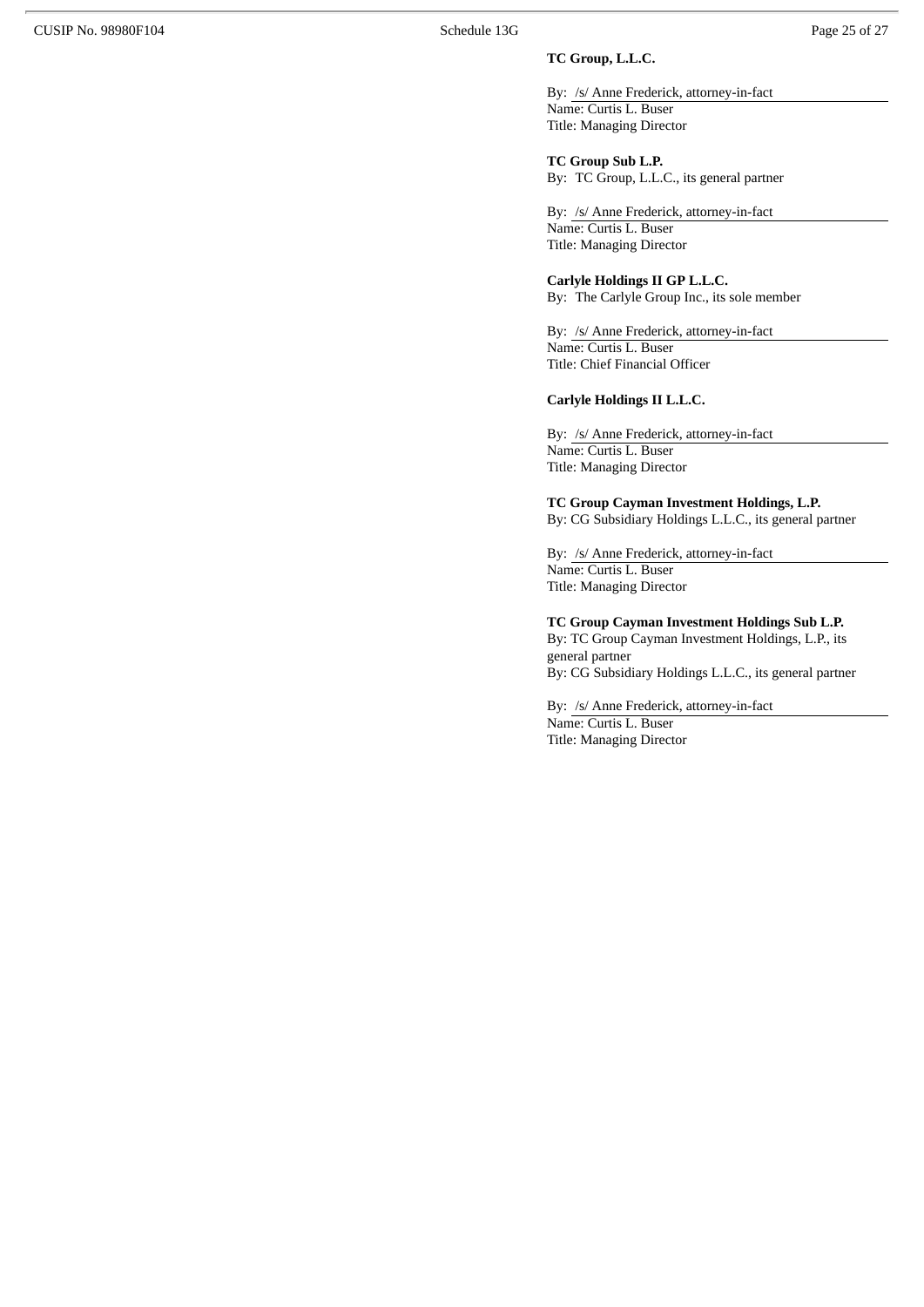# **TC Group VI S1, L.L.C.**

By: /s/ Jeremy Anderson Name: Jeremy Anderson Title: Authorized Person

# **TC Group VI S1, L.P.**

By: /s/ Jeremy Anderson Name: Jeremy Anderson Title: Authorized Person

# **TC Group VI, L.L.C.**

By: /s/ Jeremy W. Anderson Name: Jeremy W. Anderson Title: Authorized Person

# **TC Group VI, L.P.**

By: /s/ Jeremy W. Anderson Name: Jeremy W. Anderson Title: Authorized Person

# **Carlyle Partners VI Evergreen Holdings, L.P.**

By: TC Group VI S1, L.P., its general partner

By: /s/ Jeremy W. Anderson Name: Jeremy W. Anderson Title: Authorized Person

#### **CP VI Evergreen Holdings, L.P.**

By: TC Group VI S1, L.P., its general partner

By: /s/ Jeremy W. Anderson

Name: Jeremy W. Andersocn Title: Authorized Person

# **Carlyle Partners VI Dash Holdings, L.P.**

By: TC Group VI, L.P., its general partner

By: /s/ Jeremy W. Anderson

Name: Jeremy W. Anderson Title: Authorized Person